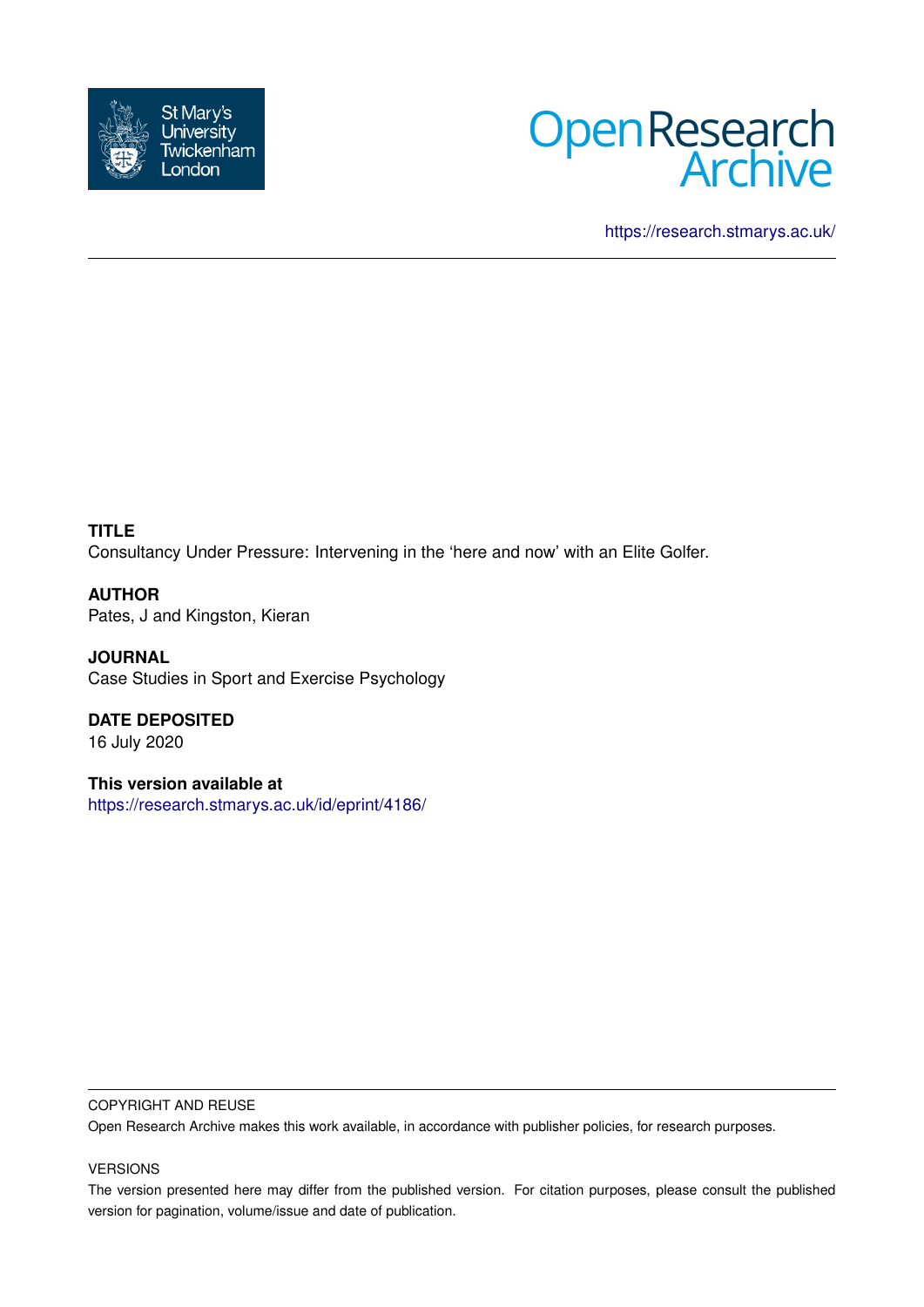



<https://research.stmarys.ac.uk/>

**TITLE** Consultancy Under Pressure: Intervening in the 'here and now' with an Elite Golfer.

**AUTHOR** Pates, J and Kingston, K

**JOURNAL** Consultancy Under Pressure: Intervening in the 'here and now' with an Elite Golfer.

**DATE DEPOSITED** UNSPECIFIED

**This version available at** <http://research.stmarys.ac.uk/id/eprint/4186/>

### COPYRIGHT AND REUSE

Open Research Archive makes this work available, in accordance with publisher policies, for research purposes.

#### VERSIONS

The version presented here may differ from the published version. For citation purposes, please consult the published version for pagination, volume/issue and date of publication.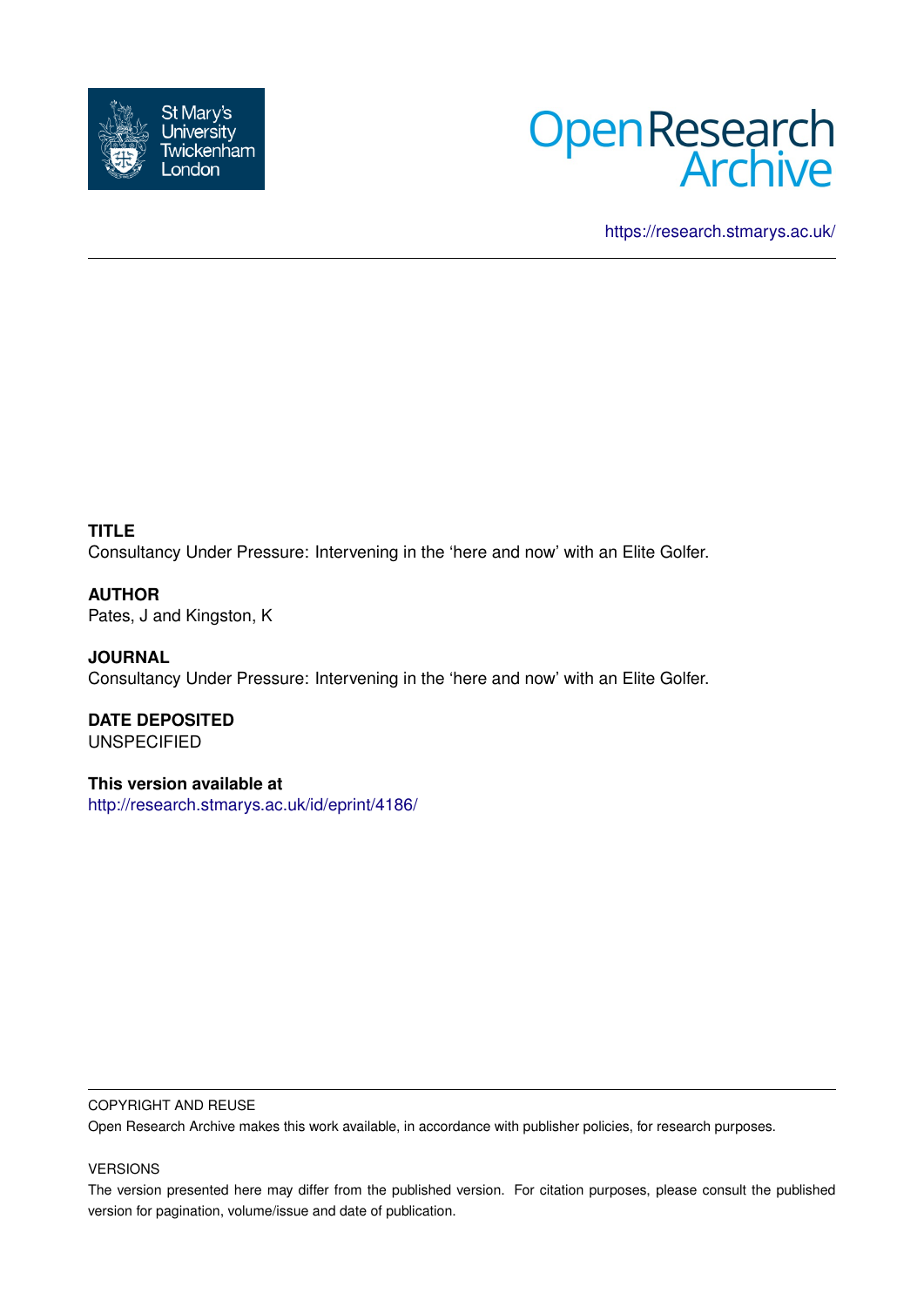

# **Consultancy Under Pressure: Intervening in the 'here and now' with an Elite Golfer.**

| Journal:                          | Case Studies in Sport and Exercise Psychology                                                                                    |
|-----------------------------------|----------------------------------------------------------------------------------------------------------------------------------|
| Manuscript ID                     | CSSEP.2019-0030.R2                                                                                                               |
| Manuscript Type:                  | Case Study                                                                                                                       |
| Keywords:                         | Transpersonal Psychology, CBT, Existential Phenomenological<br>Psychology, Humanistic Psychology, Confidence, European Golf Tour |
|                                   |                                                                                                                                  |
| <b>SCHOLARONE™</b><br>Manuscripts |                                                                                                                                  |

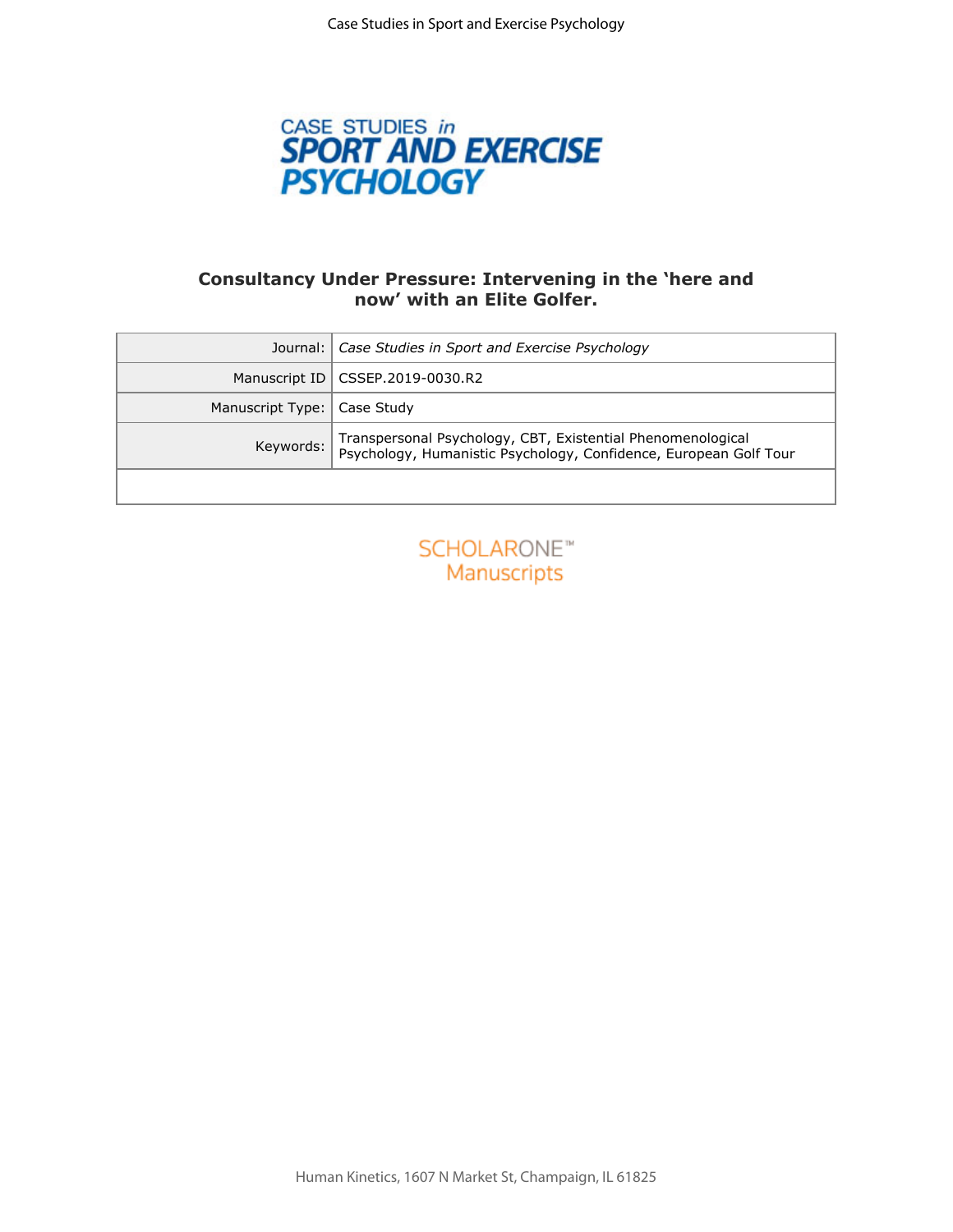### Running Head: CONSULTANCY UNDER PRESSURE

Consultancy Under Pressure: Intervening in the 'here and now' with an Elite Golfer.

TO Review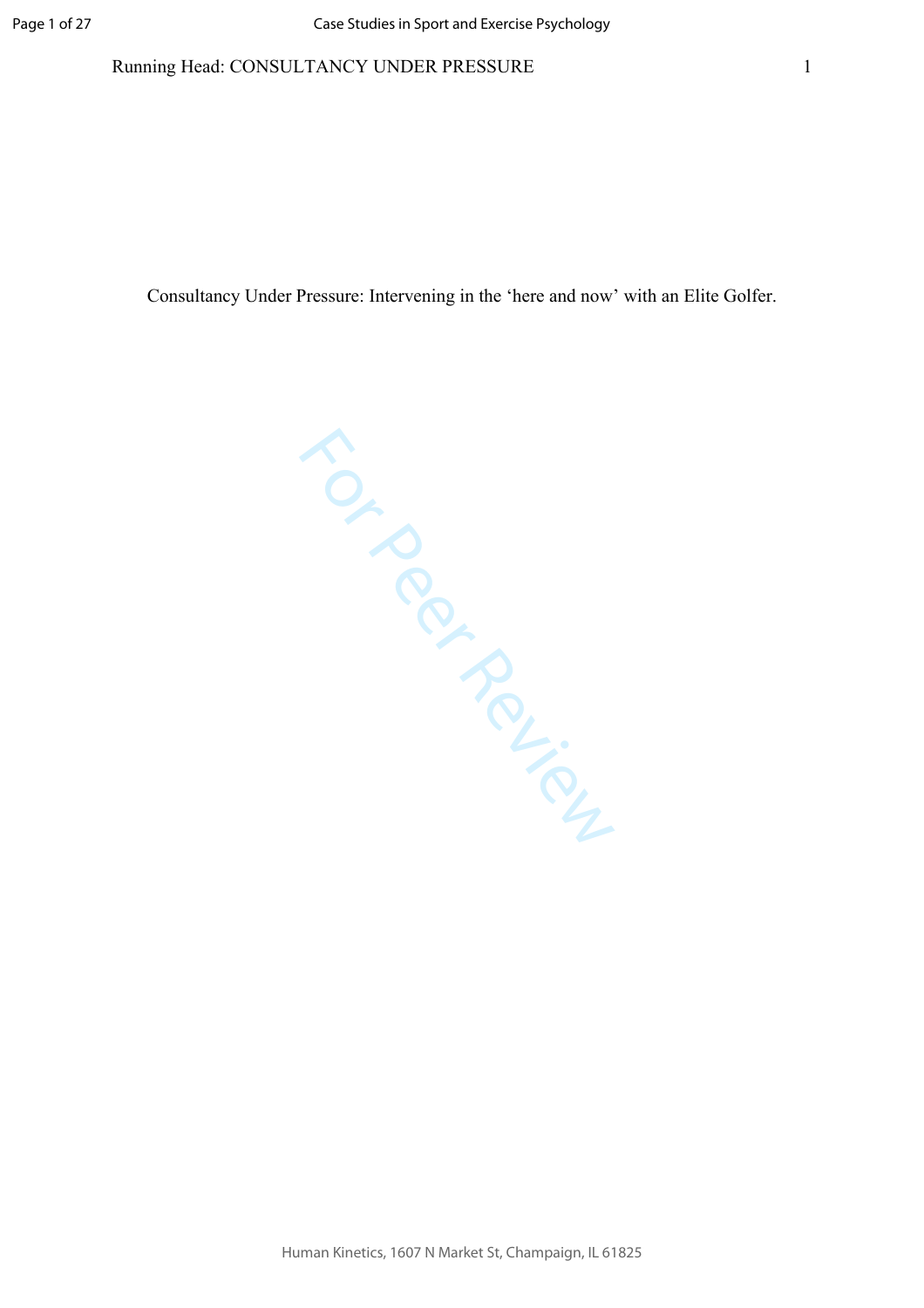#### Abstract

estigated in humanistic, phononial an approach established in humanistic, phononial and approach established in humanistic, phononial experience. The client provided sold the intervention through his reflections. The posit This case study is a reflective account of a consultation with a 30-year-old male professional golfer. The approach by the player was made on the evening prior to the final round of a European Tour event, needing a top 20 finish on the final day of the tournament year. Failure to achieve this objective would have resulted in forfeiting of his playing privileges on the PGA European Tour for the following season, with the associated loss of income, and in this case genuine threats to the livelihood of the client. The consultant used a number of interventions (e.g., best performance imagery, an external focus of attention, hypnosis and music) and an approach established in humanistic, phenomenological and transpersonal psychology. Effectiveness was determined by performance and the players' descriptions of his transcendental experience. The client provided social validation for the consultation approach and the intervention through his reflections. The intervention in this case appeared to elevate positive emotions and trigger a transcendental precursor to peak performance. While this type of intervention may provide immediate performance benefits for golfers experiencing low self-confidence, the case-study also illustrates how consultants are often asked to support athletes within severe time constraints.

Keywords: transpersonal psychology, humanistic psychology, existentialphenomenological psychology, CBT, confidence, PGA European Tour.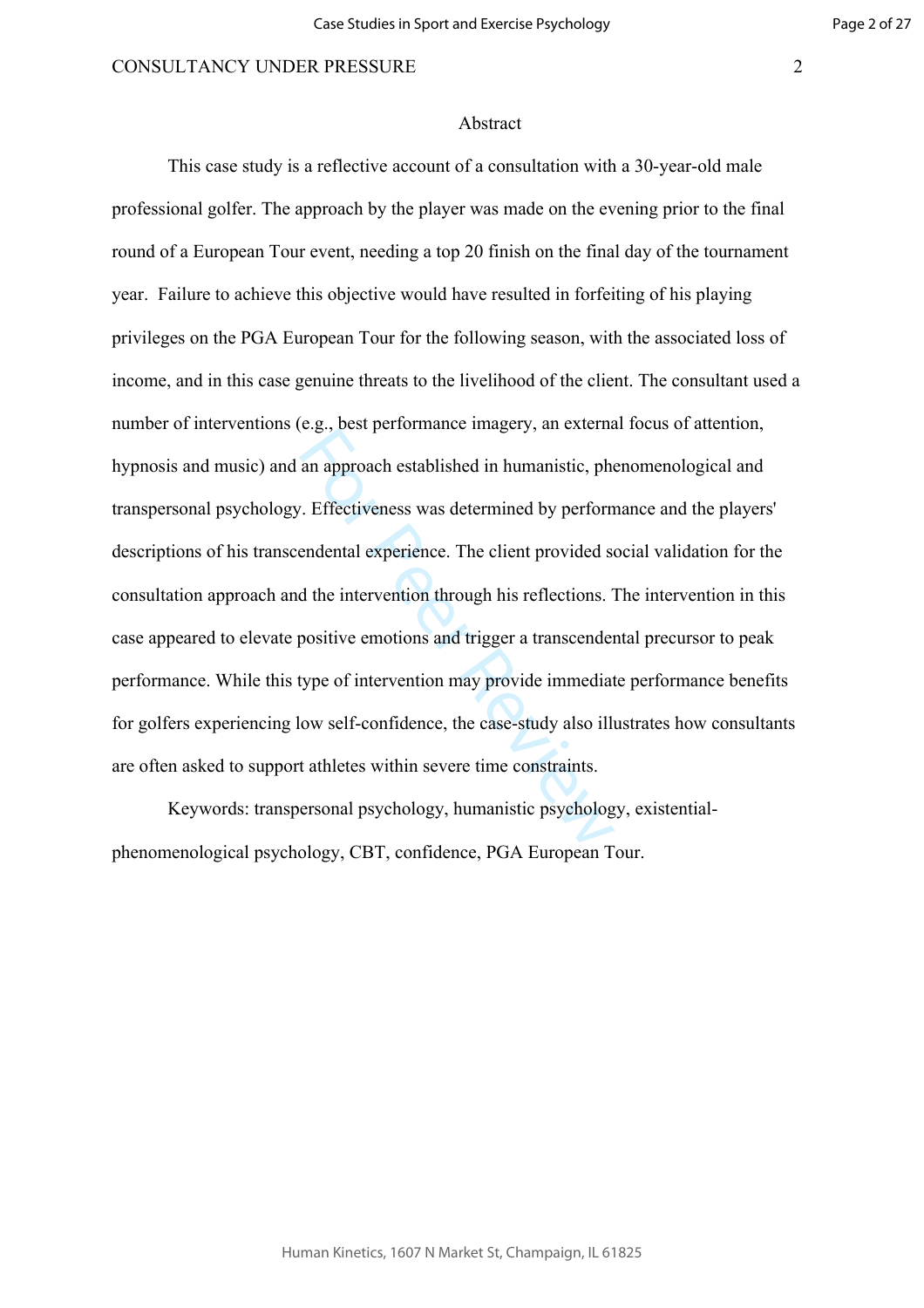#### Context

For Peer Reviewal and the Higheral and the Higheral infined to the practice areas, the clubhouse,<br>ted me present at the practice areas in advast the practice areas in advast their routines, the goals we had<br>ir performance At the time of this study, I (the first author) was working full time on the European Golf tour traveling with clients around the world following the tour's rigorous 'country hopping schedule'. The normal weekly routine would involve traveling (usually via an airplane), arriving on Tuesday afternoons, and then working with players each day until the end of the competition on Sunday evening. Opportunities to consult with clients arose throughout the tournament week. Typically, on-course work utilized practice rounds and Wednesday 'pro-am events', but consultancy work could also take place in practice areas, clubhouses, hotels, and airports. On tournament days (Thursday to Sunday) work with players was normally confined to the practice areas, the clubhouse, or the player's hotel. Most clients ritualistically wanted me present at the practice areas in advance of their tee-off times. They would often want to talk about their routines, the goals we had set for the day and other issues that may affect their performance (e.g., their attitude, their beliefs about the course, the difficulty with hitting certain shots, the slow play of other players, making the cut, caddy responsibilities, family, sponsors, managers and coaches). I would then observe their behaviors during competitions and meet them either in the practice areas or the clubhouse sometime after they had completed their rounds to debrief, and to reflect on the utility of strategies used during play. The debriefing was a standard expectation of work with players to identify what went well and what required attention moving forward. Through the process of reflection, important information regarding the client's experiences and beliefs were obtained. Reflecting also helped determine the efficacy of my approach and/or subsequent intervention strategy.

During my time on tour, I would often work with 1 to 4 clients at a time. The more clients I had, the more difficult my consultancy was to manage. I described my approach as 'psychology on the run' because I was always rushing around trying to meet the needs of the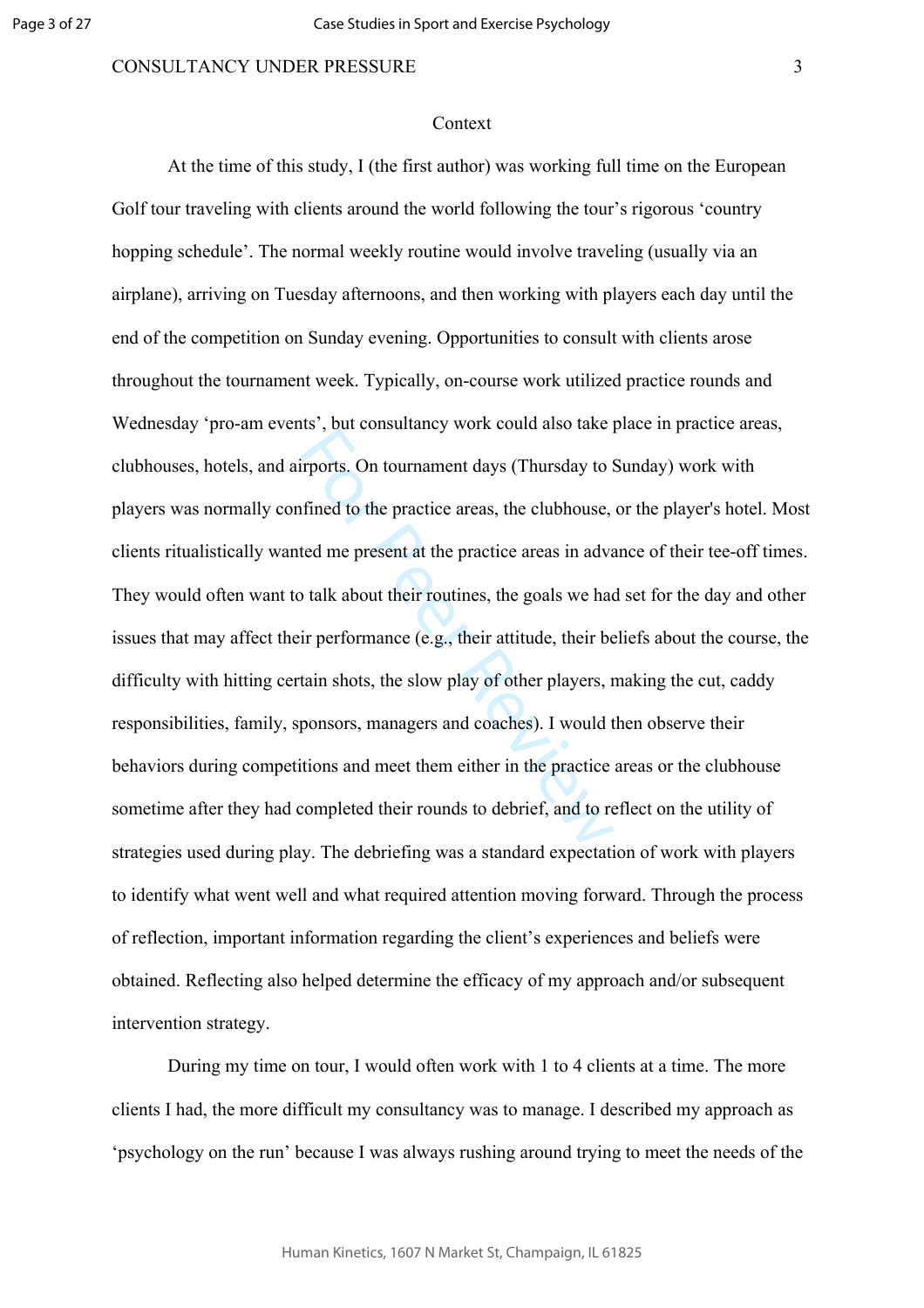client as well as gather the information, I required to be effective in my professional practice. The logistics of working with several players was always a challenge. My workload with each athlete would vary from day to day because it was dependent on the allocated start (teeoff) times given by the tournament officials. For example, if a player was a given a time to play in the morning, I would have to be available for that player at least 1 hour before his game commenced. If several players were given a morning time it would severely restrict the time, I could spend with one player and often the quality of my input. Typically, I would have players playing in the 'morning draw' and 'afternoon draw' and the draw for the tournament tee times would change from day to day. This meant my daily routine would have to change accordingly. This often creates additional pressures for both the athlete and consultant and requires adaptations on both sides. In sum, it was difficult to create and adhere to a daily routine.

Le moning and and anomous and any distributed with the<br>ald change from day to day. This meant my<br>his often creates additional pressures for be<br>daptations on both sides. In sum, it was dif-<br>ically played no more than three While players typically played no more than three tournaments in a row to reduce burnout, the challenge for myself as a consultant was to monitor my own physical and psychological well-being while also serving the players to be best of my ability and meeting my professional obligations. This would be compounded if I had to travel to different time zones such as from Europe to America or Europe to Asia.

A further confounding factor was that players higher on the order of merit were often more demanding and preferred me to work with them exclusively because they felt I may give them an advantage. While this was flattering, I always reiterated my professional commitment to fully support all my clients without favor, and that to work exclusively would require me to be employed on a full-time basis by that player. This illustrates some of the political and logistical pressures I had to face. At the time of this intervention, I had worked on the tour as a self-employed sport psychologist for 2 years, normally as part of a

Human Kinetics, 1607 N Market St, Champaign, IL 61825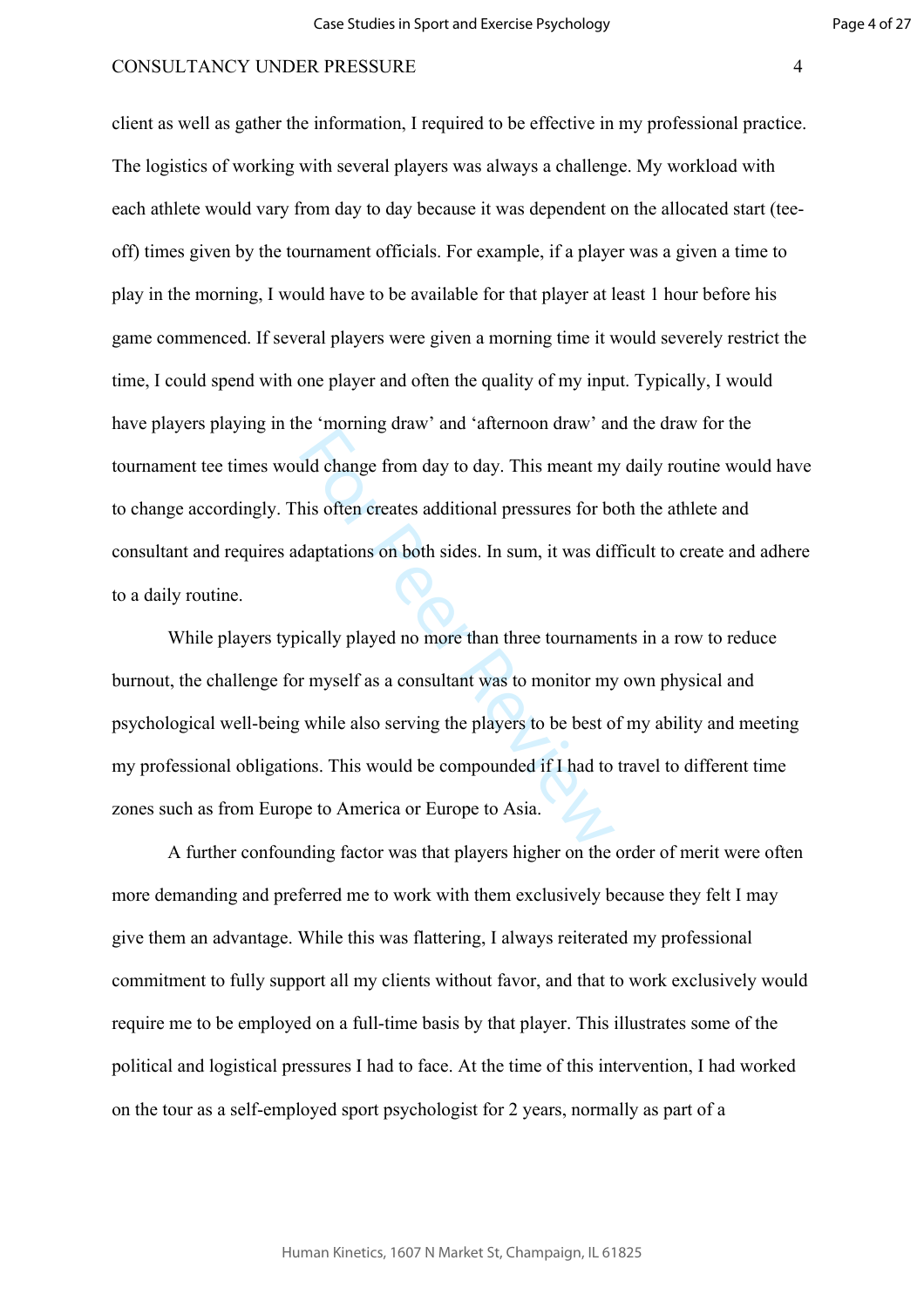multidisciplinary support team that included swing coaches, physiotherapists, personal trainers and nutritionists.

#### Philosophical approach

I (first author) am a British Psychological Society Chartered Sport and Exercise Psychologist registered with the Health Care Professions Council in the United Kingdom. My philosophical approach to consultancy is eclectic and underpinned by three well established approaches. The first, *transpersonal psychology*, focuses on developing human potential using interventions that target peak experiences and altered states of consciousness (see Lajoie & Shapiro, 1992). The utility of psychological interventions associated with transpersonal therapy, namely, music and hypnosis (see Davis, 2003; Friedman & Hartelius, 2013) often form an essential part of my intervention strategy.

The utility of psychological interventions<br>mely, music and hypnosis (see Davis, 200;<br>metal part of my intervention strategy.<br>menological psychology is my second phile<br>ch is client-centered, placing the client at t<br>heir exp *Existential phenomenological psychology* is my second philosophical approach to consultancy. This approach is client-centered, placing the client at the center of the knowledge tree wherein their experiences are considered of primary importance (see Dale, 1996). Practitioners of this methodology regard the athletes as the real experts because they are deemed to hold important psychological knowledge (see Dale, 1996; Nesti, 2004; Newburg, 1992; and Ravizza, 2002). Open-ended existential-phenomenological interviews are used; this provides me with a rich source of experiential descriptions of performance that reflect the client's true meaning of their experience (see Dale, 1996). It also allows me to understand the central themes of the experience which provides invaluable information to inform an appropriate intervention.

The *humanistic psychology* philosophical approach overarches my work because I try to create a salutary environment that is comfortable, non-judgmental, empathetic, and emphasizes unconditional positive regard (see Rogers, 1951). I also focus on enhancing emotions that are unique to human existence and studied by humanistic psychologists, such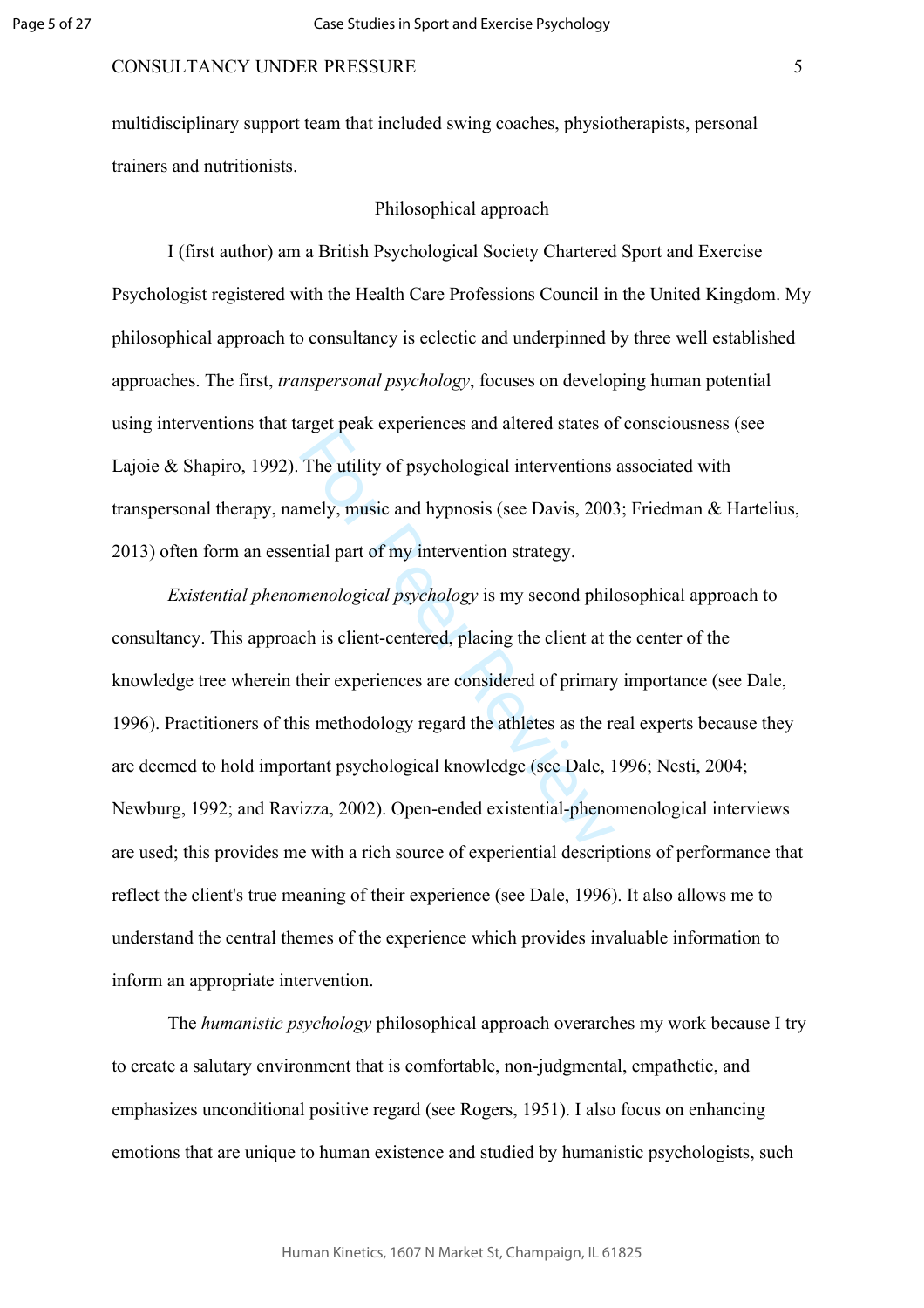as happiness, creativity, hope, and optimism. Developing a self-actualized individual (see Maslow, 1943) is a central tenet of my approach. I believe this should be a principal goal of the practitioner in supporting the well-being and mental health of the client (see Gorman, 2010).

Examples the left and performance<br>approach is that it allows for exploration of<br>ing connections with regions of the brain the<br>nal or cognitive approaches. The use of muddistates of consciousness that may play a s<br>all perfo The philosophical approaches illuminated here are complimentary as they all provide a framework to foster the development of a higher human potential. In addition, they allow me to be client-centered (see Dale, 1996) and to work with the conscious and unconscious regions of the mind that maybe responsible for the peak performance experience. One identifying feature of this approach is that it allows for exploration of altered states of consciousness in facilitating connections with regions of the brain that are often unavailable through exclusively rational or cognitive approaches. The use of music and hypnosis for example, produces altered states of consciousness that may play a significant role in the development of the optimal performance experience (see Pates, 2013).

# The case

The client was a 30-year old, professional golfer who had been a full-member (full playing rights) of the European Tour for 3 years. He approached me (first author) on the eve of the final day of the final qualifying tournament of the year; he needed to realize a top-ten finish to keep his playing privileges for the next season. He was lying in 45th position going into the final round. It is worth noting here, if a player does not finish in the top 115 money earners on the European Golf Tour they lose their playing privileges for the following season. In other words, their livelihood is potentially threatened by a failure to secure their playing rights. Given the pseudonym of 'Boris' to protect his anonymity, my client was facing the possibility of losing his playing status on completion of this event. On entering the event he was ranked  $114<sup>th</sup>$  position on the Order of Merit, and, going into the final round of the tournament, a number of the players ranked immediately below him held better positions on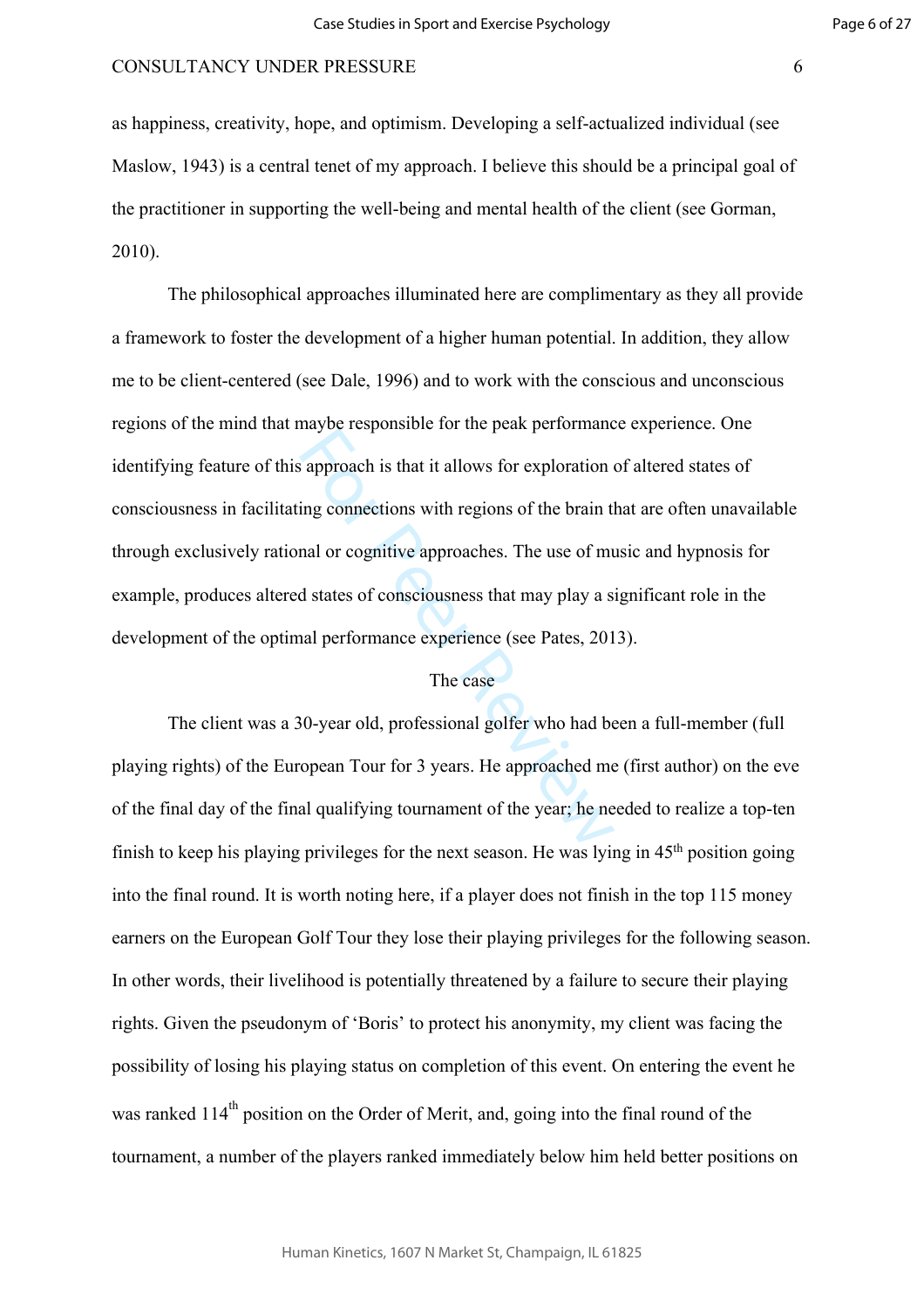the leaderboard. In other words, he was facing a very strong possibility of losing his card and unsurprisingly reported feelings of 'stress' and 'extreme pressure'.

For context, Boris had not achieved a top 10 finish all season and had changed his swing coach on several occasions to improve his game. In his early playing career Boris had been a world-class amateur, winning national and international titles. He was also on several successful Walker Cup (i.e., elite amateur team match-play competition between GB & Ireland and the USA) teams. Upon moving to the professional ranks, Boris described a failure to perform to his expectations; indeed, he marginally retained his playing privileges on the European Tour in the first 2 years of his professional playing career. His expectations were initially to be a dominant player on the professional stage, much in the way he dominated as an amateur, although these expectations had evidently tempered in recent years.

For Presence, the marginary columns in Fig. 25 years of his professional playing career<br>player on the professional stage, much in<br>se expectations had evidently tempered in i<br>client in such a situation, with very little kr<br> Taking on a new client in such a situation, with very little knowledge of their history, needs, and psychological skills, is not optimal for having a positive effect on performance. Preferably one has time to explore the client's history and observe behaviors in competition and in practice settings. However, Boris wanted help, and believing I could help, it was a challenge that I could not resist. I had joined the tour with the motivation to help people and give them the guidance they needed to reach their full potential. I also valued engaging with new clients, but most of all, it was the exploration of their inner world and illuminating their keys to performance optimization that I found compelling. This process of inductive reasoning is highly creative and stimulating to me; I tend to see myself as a detective of elite minds and I utilize existential phenomenological interviews (see Dale, 1996) to do my detective work. I believe that this approach gives me greater access to a client's inner experiences than alternative methods (e.g., psychometric testing).

Needs analysis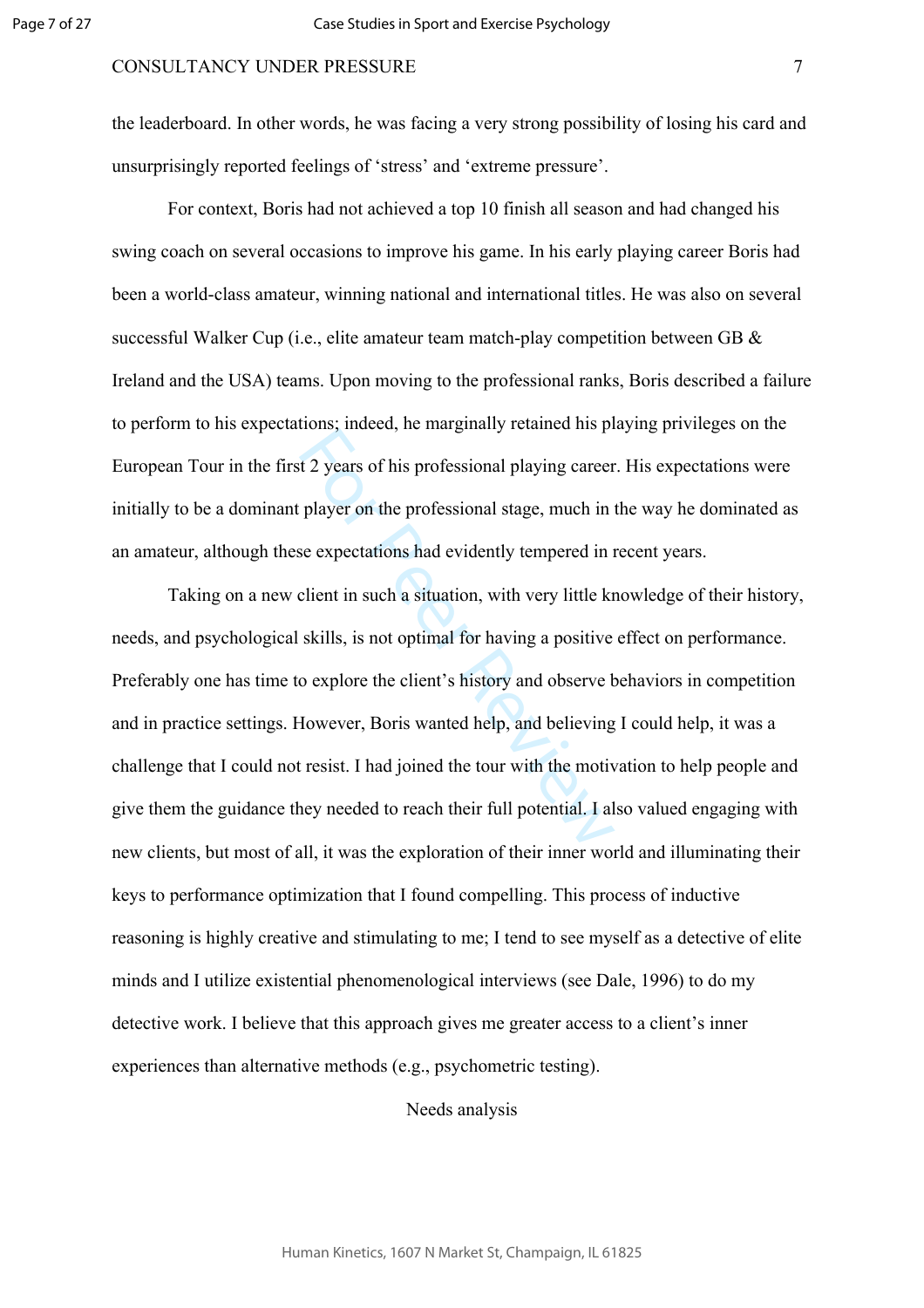ing questions were usited. Can you and in<br>etitions?"; "What else do you remem<br>elaboration and clarification probing quess<br>s responses into themes, for example: "Can<br>xpand on that?". After an hour or so to rev.<br>s around the The first consultancy session took place in the player's hotel room, and with the client's consent, the interview was recorded using a smart phone recording application. I started by asking general questions to gather demographic information and detailed knowledge of his playing background. Rapport building questions were also used *(*e.g., "What do you enjoy most about playing golf?"; "Which is your favorite course or venue?"*).* I then conducted an open-ended semi-structured existential-phenomenological interview (see Dale, 1996) focusing on his internal thoughts and feelings about his game during competitions. The following questions were asked: "Can you tell me about your recent experience playing competitions?"; "How are you feeling during competitions?"; "What are you thinking during your competitions?"; "What else do you remember about that experience?"*.* I also used elaboration and clarification probing questions to provide the detail required to summarize his responses into themes, for example: "Can you tell me more about that?"; and "Could you expand on that?". After an hour or so to review the recording with the client, a number of themes around the client's competition experience emerged.

As one might imagine for a client who was struggling with his performance, the themes that emerged from the interview were: a loss of confidence; a loss of concentration on the task; negative automatic self-talk; frustration; negative emotions, and negative spontaneous images. More specifically, he revealed he had lost his confidence progressively for the last two years through playing so poorly. Further, he struggled to concentrate because he had images of playing poor shots from his past experiences. In addition to the negative imagery, he would find himself engaged in negative self-talk (e.g., "I don't want to mess up here"; "That is crap"; and "What are you doing?"). Unsurprisingly, he experienced associated negative emotions, alluding to feeling "anxious", "stressed" and "depressed" because of his poor performances.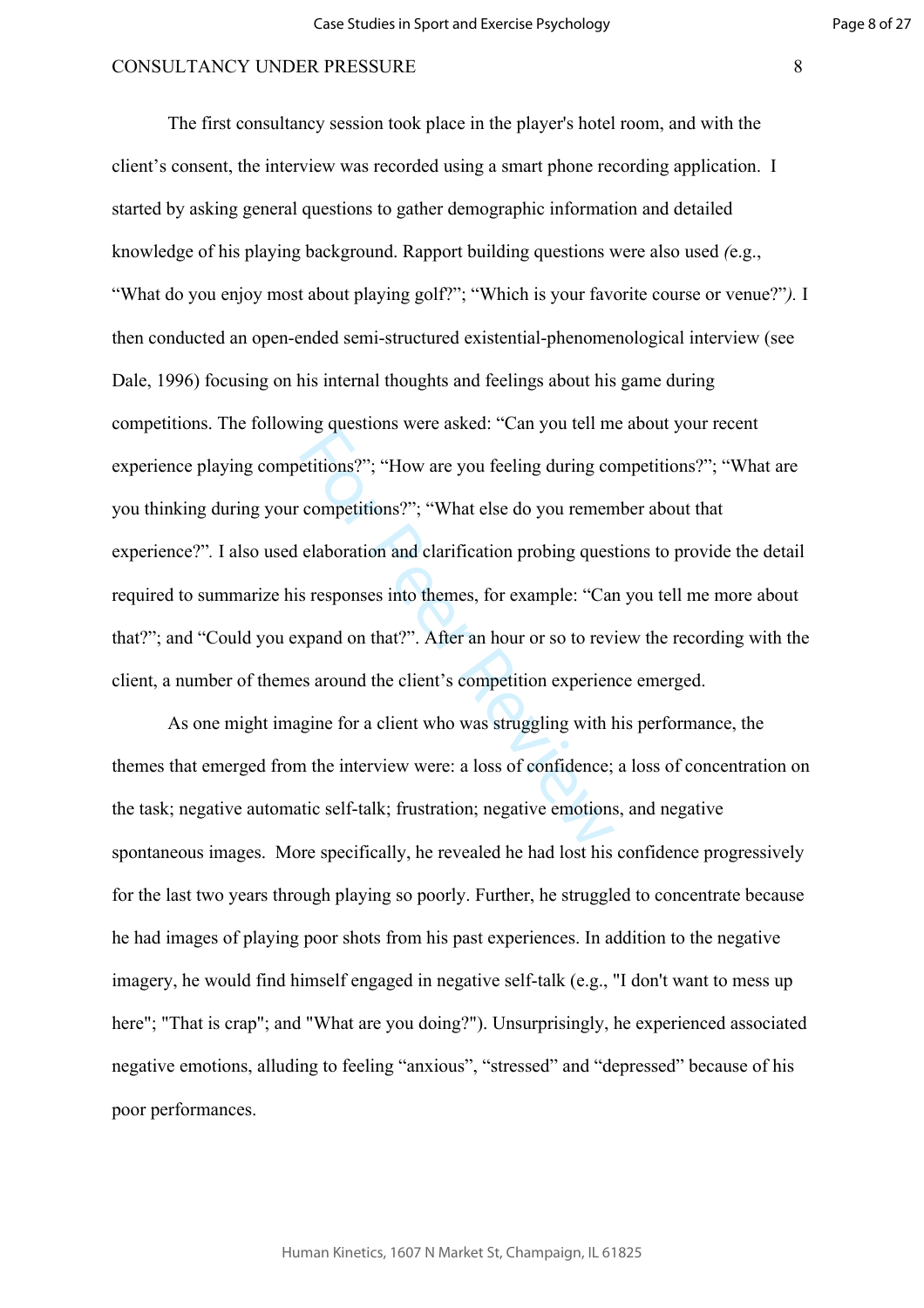E nanamone and analysischair pincesspin<br>ed robust support for the efficacy of this ap<br>iihalyi, 2002; Hanin 2000; Hanin & Hanini<br>ions used to interview Boris were based on<br>(2012) who provided insight into how elit<br>ntrol the After summarizing isolated statements into themes, Boris was given a brief summary to verify its accuracy. Following this procedure, I focused on interviewing Boris about his greatest experiences in golf. This involved asking the following questions: "Can you tell me about your greatest moments in golf?"; "Can you tell me what you were thinking and feeling during these experiences?";" What else do you remember about the experience?". It should be noted here that I specifically ask questions regarding peak performances because I am interested in understanding the inner world of athlete experiencing optimal performance, and this is the main tenet of the humanistic and transpersonal philosophical approach. Researchers have provided robust support for the efficacy of this approach for training elite athletes (e.g., Csikszentmihalyi, 2002; Hanin 2000; Hanin & Hanina, 2009; Ruiz, Raglin & Hainin, 2016). The questions used to interview Boris were based on the work of Pates, Cowen and Karageorghis (2012) who provided insight into how elite golfers use their psychological skills to control the psychological state of flow by asking them to recall their greatest shots and best performance experiences.

Flow as described by Csikszentmihalyi (1990; 2002) is an altered state of consciousness linked to peak performance across numerous athletic populations (see Norsworthy, et al., 2017; Swann, et al., 2017). In utilizing a transpersonal philosophical approach to consultancy, the aim is to provide athletes with skills to regulate altered states, which includes the flow-state experience. Persuading athletes to talk and reflect on their experiences of flow is important to achieve this objective. Similarly, getting the athlete to focus their attention on what they want to achieve evokes a more positive emotional response and helps them understand the pathways that lead to a previous peak performance experience. It also emphasizes that they are experts in forging these experiences. Resultant improvements in confidence and skills as an elite performer permits a perception of control over the optimal performance experience. This approach has been supported by researchers such as Nesti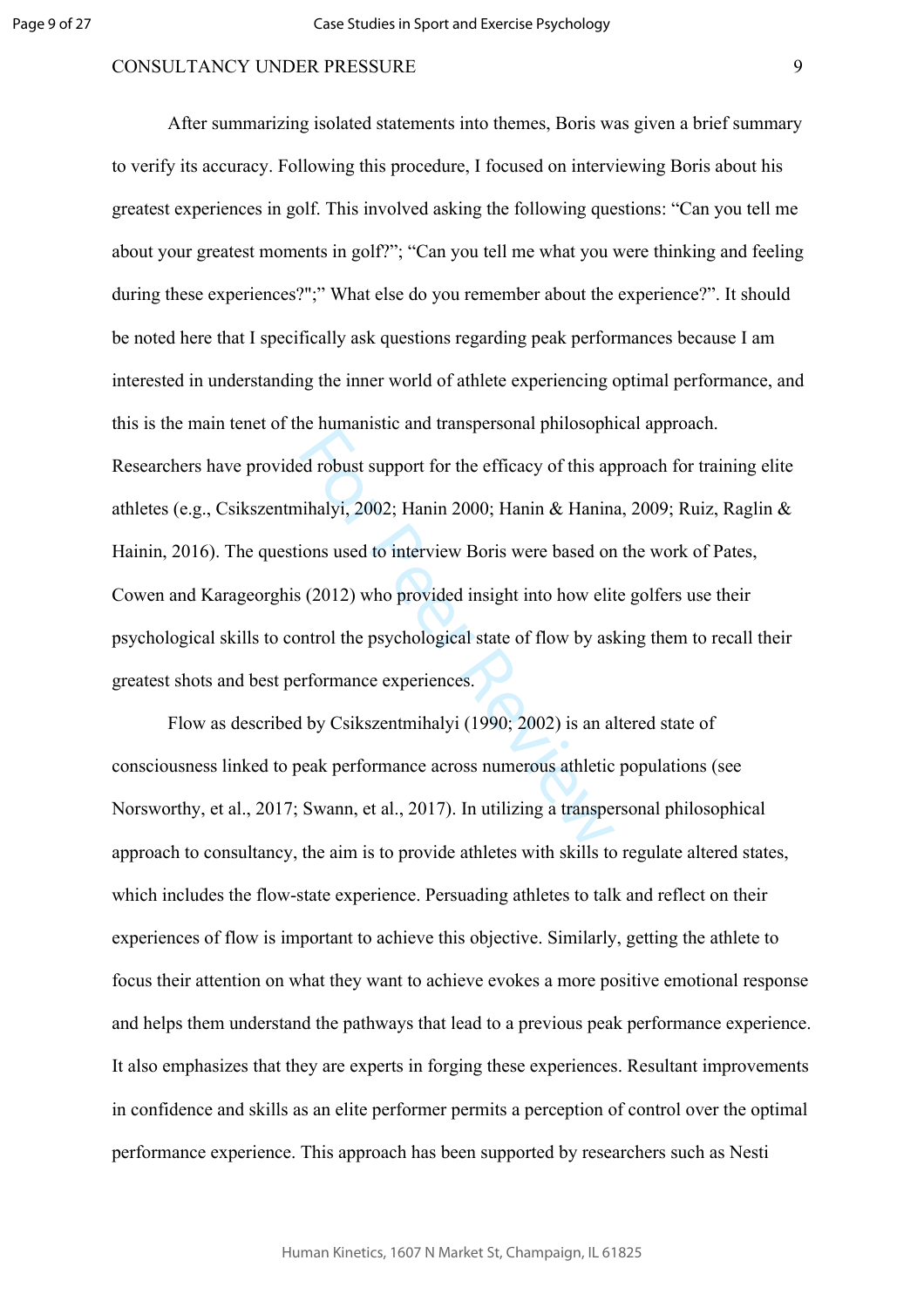(2004) and Ravizza, (2002) who believed sport psychologists should explore the experiential wisdom of the athlete they are working with. Additionally, reflecting and sharing their greatest moments is an effective way of forming a relationship. Clients often do not mind disclosing information about their best performances and will talk freely about their experiences, which allows the practitioner to learn and understand their human experience and inner self.

Thermance magery, and any progress, and in<br>his greatest moments in golf occurred dur<br>hing". He also declared, "....all I had to do<br>was "....attacking the flags" and felt "extre<br>rmore, he would often have images of "pla<br>ger The themes that emerged from the interview were as follows: extreme confidence; positive self-talk; best performance imagery; attacking flags; and high energy. More specifically, Boris, stated his greatest moments in golf occurred during his amateur career; he felt he "could win everything". He also declared, "….all I had to do was turn up", and that he played his best when he was "….attacking the flags" and felt "extreme confidence and high levels of energy". Furthermore, he would often have images of "playing great shots" (*positive prospective imagery*) and would "sing to himself". Once the individual statements had been grouped into themes, Boris was given a summary of the findings, and ask to verify their accuracy. Following the interview, potential psychological interventions were discussed, along with how his knowledge of previous peak performances and psychological skills could be incorporated into his pre-shot and post-shot routines. For example, Boris reported he would imagine playing great shots during optimal performances, and thus the best performance imagery became integral to his pre-shot-routine. In addition to the existing psychological skills of the client, we also agreed to use hypnotic training methods. Though normally associated with cognitive behavior therapy (e.g., imagery) and transpersonal therapy (e.g., hypnosis) it has not considered in any great depth by researchers. Nevertheless, the duality of this approach provides a framework for the practitioner to utilize both conscious and unconscious abilities of the client to positively influence affective processes.

Intervention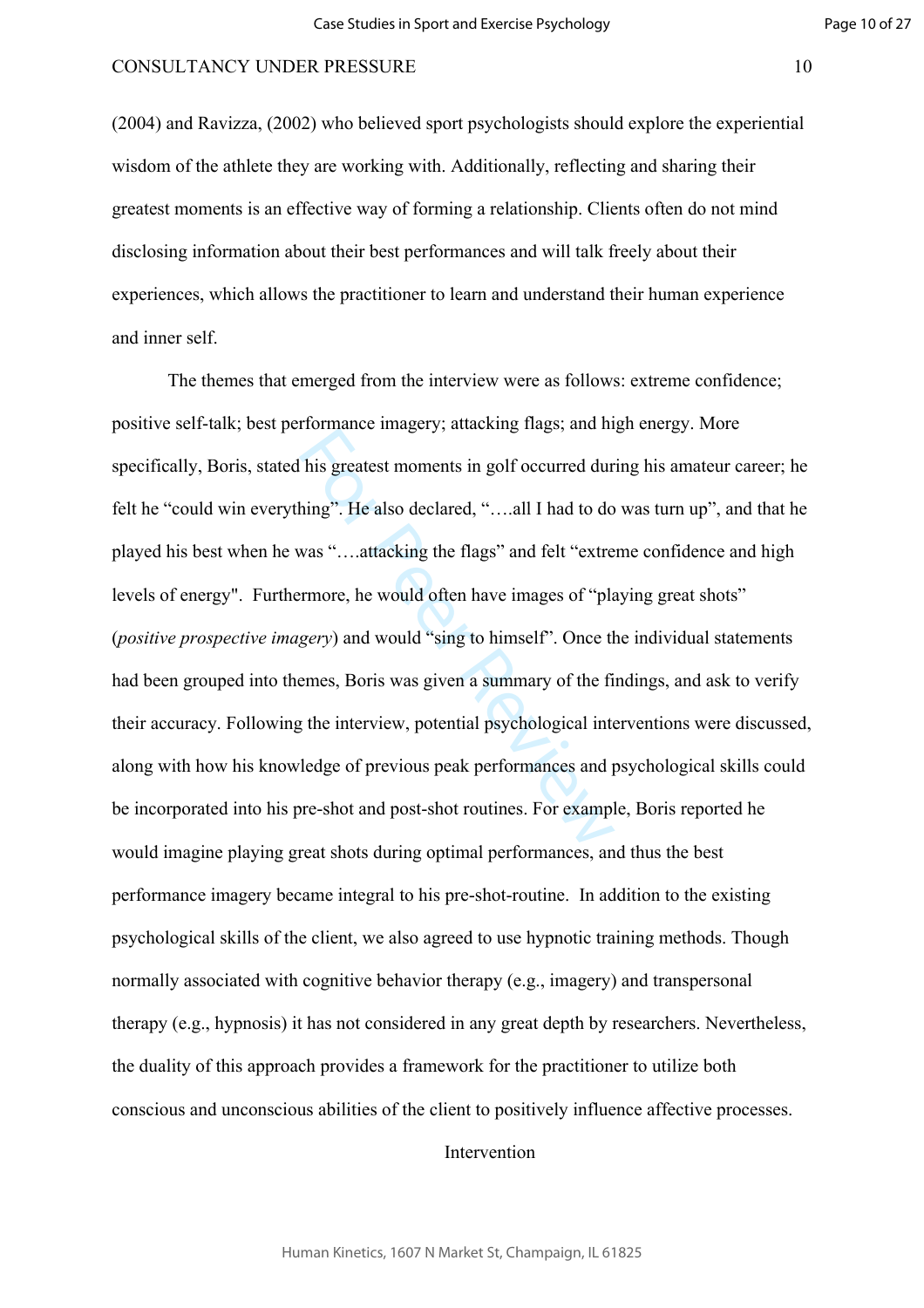The primary focus of the proposed intervention strategy was to enhance confidence. There is a wealth of evidence that suggests self-confidence is one of the most important psychological variables associated with optimal performance in sport (see Feltz, Short, & Sullivan, 2008). Research suggests positive emotions such as confidence help regulate and negate the effects of negative emotions such as anxiety (see Hanton, Mellalieu, & Hall, 2004; Mellalieu, Neil, & Hanton, 2006). Positive emotions effectively act as an antidote to the harmful effects of negative emotions (Hanton et al., 2004). Consequently, my focus is on enhancing positive emotions to abrogate a negative affect rather than attempting to regulate negative emotions.

on a distigate a negative antest rather and<br>
commance (see Barker & Jones, 2005; 2006;<br>
music have both been found to produce po<br>
ychological states associated with peak exp<br>
& Jackson, 2017). In addition, hypnosis d<br>
have Hypnosis has a rich history in sport psychology as an intervention that heightens selfconfidence and peak performance (see Barker & Jones, 2005; 2006; 2008; Pates, 2013). Moreover, hypnosis and music have both been found to produce positive results, elevating both performance and psychological states associated with peak experiences (see Norsworthy, Gorczynski, & Jackson, 2017). In addition, hypnosis does not require a longterm training program to have an effect (see Hammond, 1990), and thus it was deemed appropriate to use as a psychological intervention in this case. Consent was given by Boris following explanation of the procedures and reference to the research that supports its benefits to golf performance and influence on optimal performance states such as flow.

The hypnotic training utilized in this case-study was based on the methodology proposed by Pates and Maynard (2000); it involved a single session (that took place in the player's hotel room) the night before the final day of the championship. The essential features of the hypnotic intervention comprised: a hypnotic-induction phase designed to create a state of deep relaxation; a hypnotic-regression phase designed to help athletes relive an earlier life experience of their optimal performance; and a trigger-control phase designed to bring athletes' ideal performance state under the control of a stimulus. The hypnotic intervention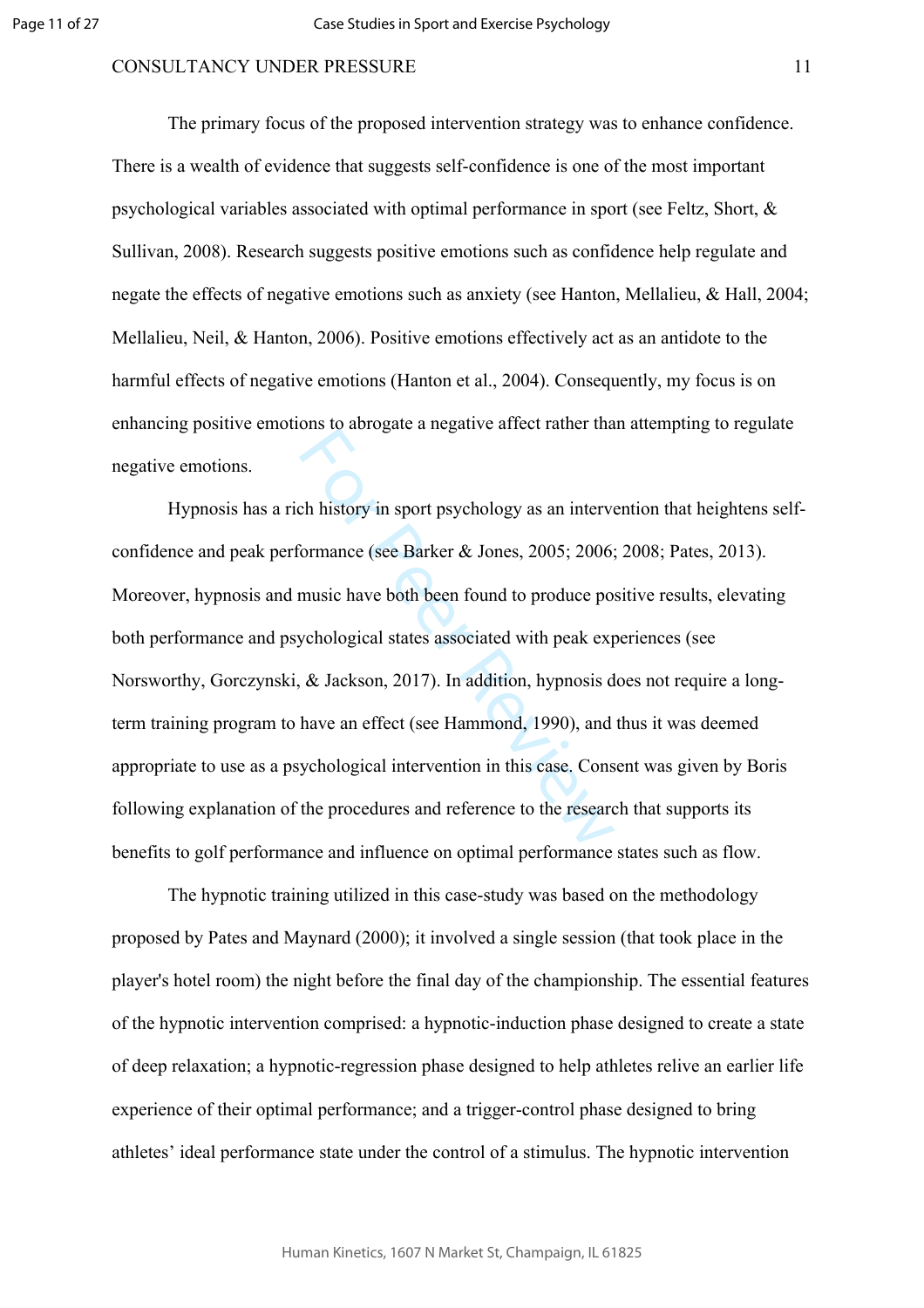For Persons and Schwartzen Founder in general<br>control of elite golfers (Boutcher & Crews,<br>archers such as Cohn (1991) and Pates, Oli<br>e also found routines to have a significant is<br>outines present a window of opportunity t was deemed as appropriate because it is one of the few psychological interventions that reliably produces positive results for performance (Norsworthy, Gorczynski, & Jackson, 2017). Moreover, as a qualified practitioner of clinical hypnosis, I also felt comfortable using this technique. In addition to hypnotic training, structured pre-shot and post-shot performance routines (see Cohn, 1990; Crews & Boutcher, 1986; Norsworthy, et al., 2017) were implemented in a session that took place on the morning of his final round. The pre- and post-shot routine was chosen to situate these parts of the intervention because previous research has indicated cognitive and behavioral routines in golf influence emotional regulation and attention control of elite golfers (Boutcher & Crews, 1987; Cohn, 1990; Crews & Boutcher, 1986). Researchers such as Cohn (1991) and Pates, Oliver, and Maynard, (2001), for example, have also found routines to have a significant impact on a golfer's selfconfidence. Practically, routines present a window of opportunity to implement a psychological stratagem during performance. In addition, they act as a trigger for the welllearnt movement patterns you see in elite golfers (Boutcher & Crews, 1987; Cohn, Rotella, & Lloyd, 1990; Cotterill, 2008). Based on the overwhelming evidence that suggest routines enhance golf performance, refinement of both pre- and post-shot routines was deemed an appropriate performance enhancing strategy for the client.

Boris was due to tee-off at 13:30, affording approximately three hours to implement the intervention. The themes created from the needs analysis (gathered the night before) helped shape the structure of the routines. During the interviews, Boris clearly stated he performed his best when he is extremely confident, attacking the flags, and feeling high energy. In this case study, well known, evidence-based psychological interventions were used to augment these behaviors; the routines were used to help Boris implement the interventions during competition. The pre- and post-shot routine required many experimentations on the golf range where he warmed up hitting 7-irons to a 150-yard flag, followed by some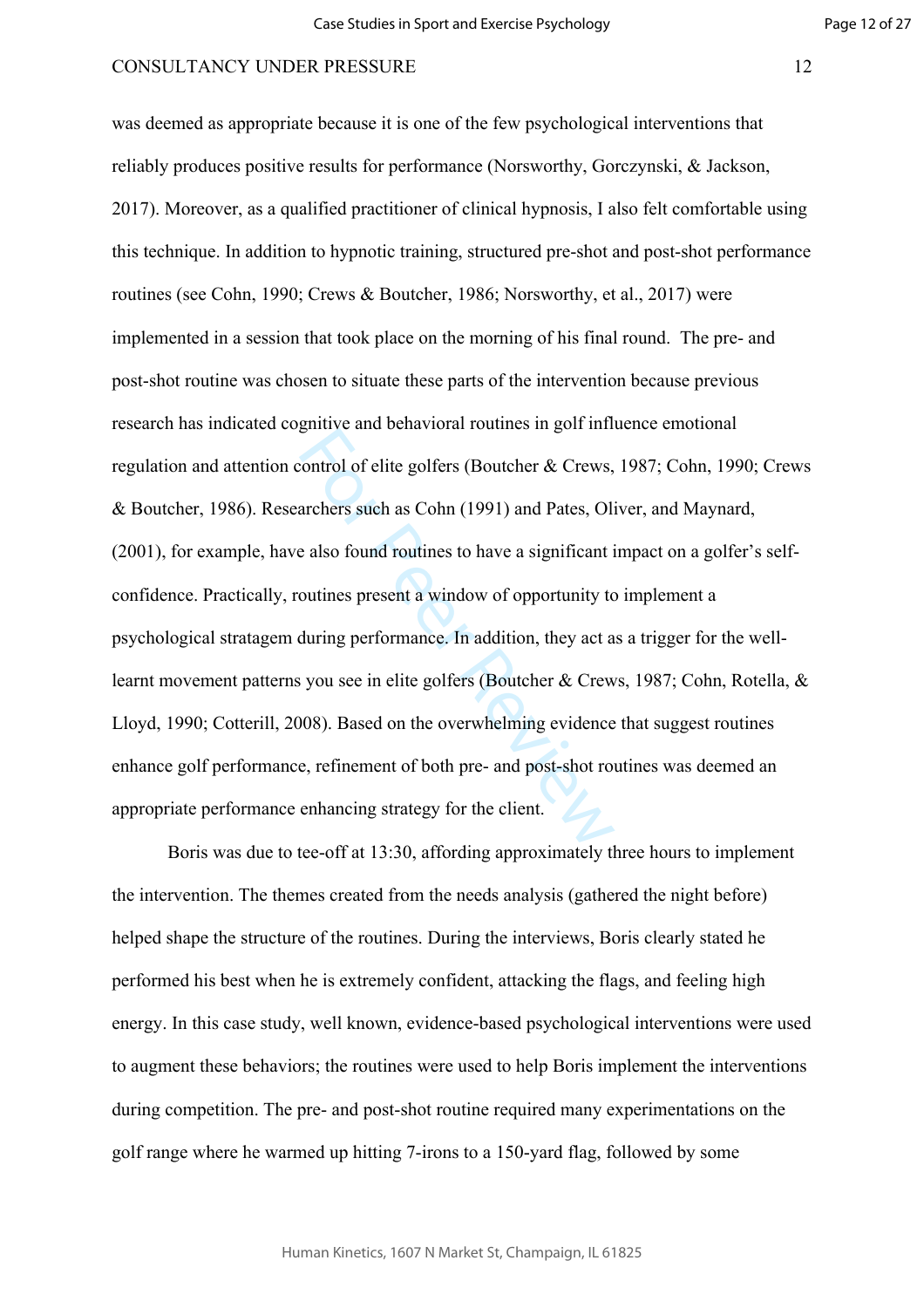stretching. Research suggests an external focus of attention (e.g., focusing on a target in the distance) is most effective for skilled players (Wulf, 2013; Wulf & Su., 2007). Boris reported he played his best golf when he was target focused and had a clear picture of the flag in his mind. Based on the research findings of Wulf (2013) and Boris's descriptions of a previous peak performance he was asked to focus on the flag, take a snapshot picture of the flag, and keep that picture in his mind when executing his swing. After several shots using this strategy follow-up questions were used to facilitate understanding of his internal experience and to validate the utility of this approach, for example: "Can you tell me about your experience?"; "Can you tell me how you feel using this technique?"; responding, he stated that the swing '"…felt more automatic" and it "stopped me thinking of technique" and that he "…liked the freedom it gives me".

u feel using this technique?"; responding, l<br>and it "stopped me thinking of technique"<br>involved asking Boris to use *best performe*<br>olves recalling a memory of a shot that eve<br>12). This technique is used widely by golfe<br>op The second stage involved asking Boris to use *best performance imagery*. Best performance imagery involves recalling a memory of a shot that evokes a positive emotional response (Pates et al., 2012). This technique is used widely by golfers, with anecdotal and empirical evidence in support of this technique to optimizing the performance of golfers (Pates et al., 2012). The idea here is to use a memory of a shot that correlates with the club he is about to use. For example, if he was about to use a 7-iron, he would recall a memory of one of his best shots with that 7-Iron. For Boris, the 7-iron he recalled was the one he hit at Wentworth on the second hole of the PGA championships. This was a shot he almost holed, and it gave him the strongest positive emotion. He was then asked to hit a few shots having recalled that moment in time.

We then proceeded to go through all of the clubs in his bag recalling previous great shots before he hit the shot with the club. This was followed-up with a number of questions, such as: "Can you tell me about your experience"; and "Can you tell me how you feel using this approach?" He stated the best performance imagery helped his concentration, gave him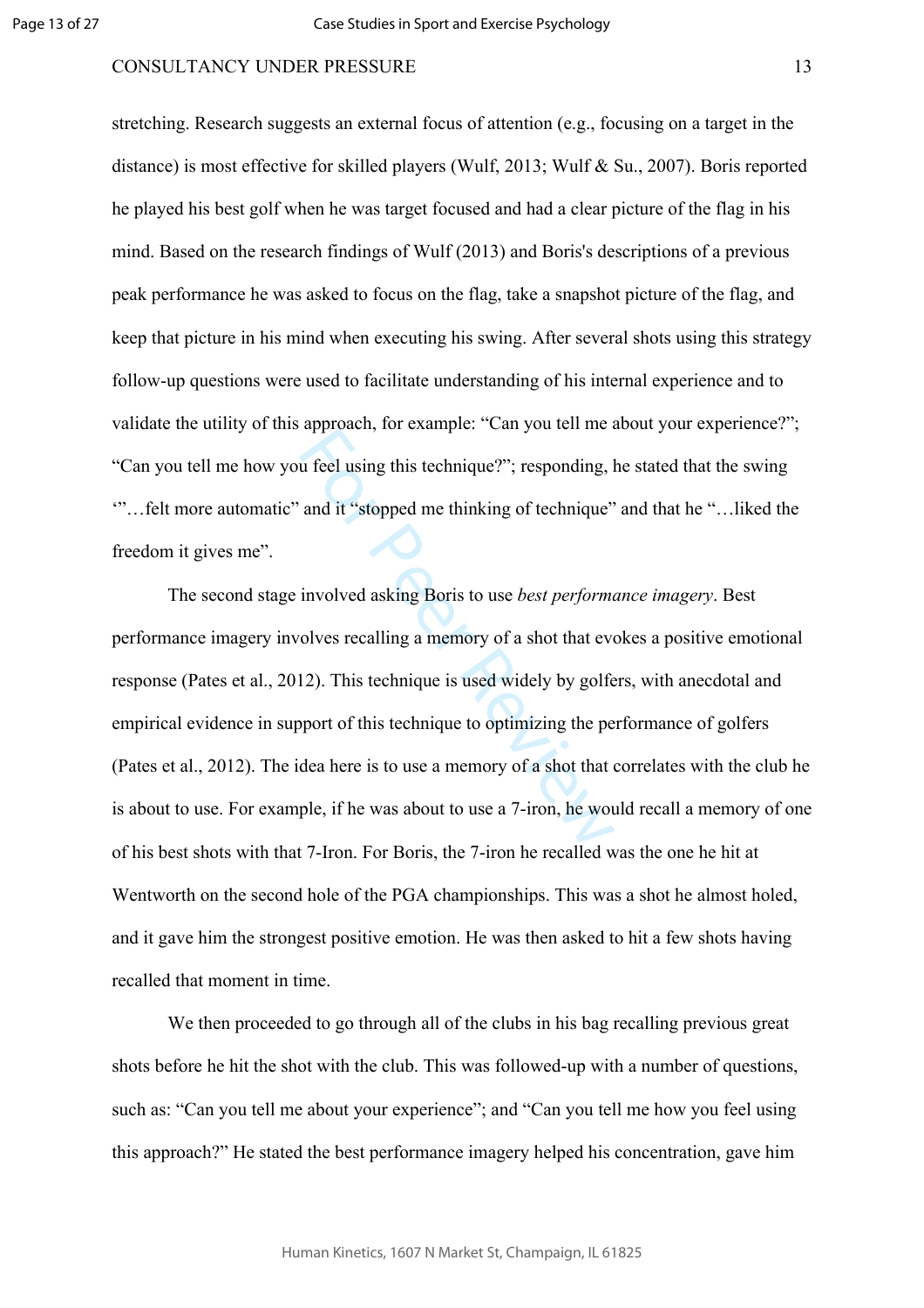more energy and "a feeling of confidence". He also suggested that, he "liked recalling the best moments because it makes me more confident and optimistic" and was able to recall some of the shots he had visualized during the hypnosis session.

In the third stage, Boris was asked to recall a piece of music that evoked the emotions he felt when he was performing his best. The utility of auditory imagery was based on studies that produced positive results in golf and athletic performance (see Pates, Cowan and Karageorghis, 2012; Snead, 1997). Having identified his preferred musical piece, he was asked to hit shots whilst recalling the song (i.e., to sing to himself). After several shots using this approach Boris was again invited to respond to the following questions: "Can you tell me about your experience"; and "Can you tell me how you feel using this technique?" He stated that the music "pumped him up", and it made him "happy, excited and more aggressive".

beaming the song (i.e., to sing te inniberi).<br>In again invited to respond to the following quand "Can you tell me how you feel using the<br>im up", and it made him "happy, excited a<br>wolved combining the techniques and cons<br>e. The final stage involved combining the techniques and constructing an appropriate pre- and post-shot routine. This involved about an hour of experimentation, after which Boris settled on using the techniques in the following way: first, before he attempted a shot he would stand behind the ball and recall one of the greatest shots. He would then recall his selfselected music, sing it to himself, and then stand over the ball, take a snapshot picture of his target, hold that picture in his mind, and then swing the club. During the post-shot routine (his walk-in between attempting each shot) he would recall his self-selected music and sing to himself.

Following the training and before his final warm-up, there was a discussion on how to use the strategy during his final round. It was agreed that the routines were there to augment his preparation for, and responses to each individual stroke. More specifically, Boris used imagery and music in his pre-shot routine, and music in his post-shot routine. We also discussed a strategy if the routine had a disruptive effect. In response to such an occurrence, we agreed on focusing solely on best performance imagery or music if this occurs. It should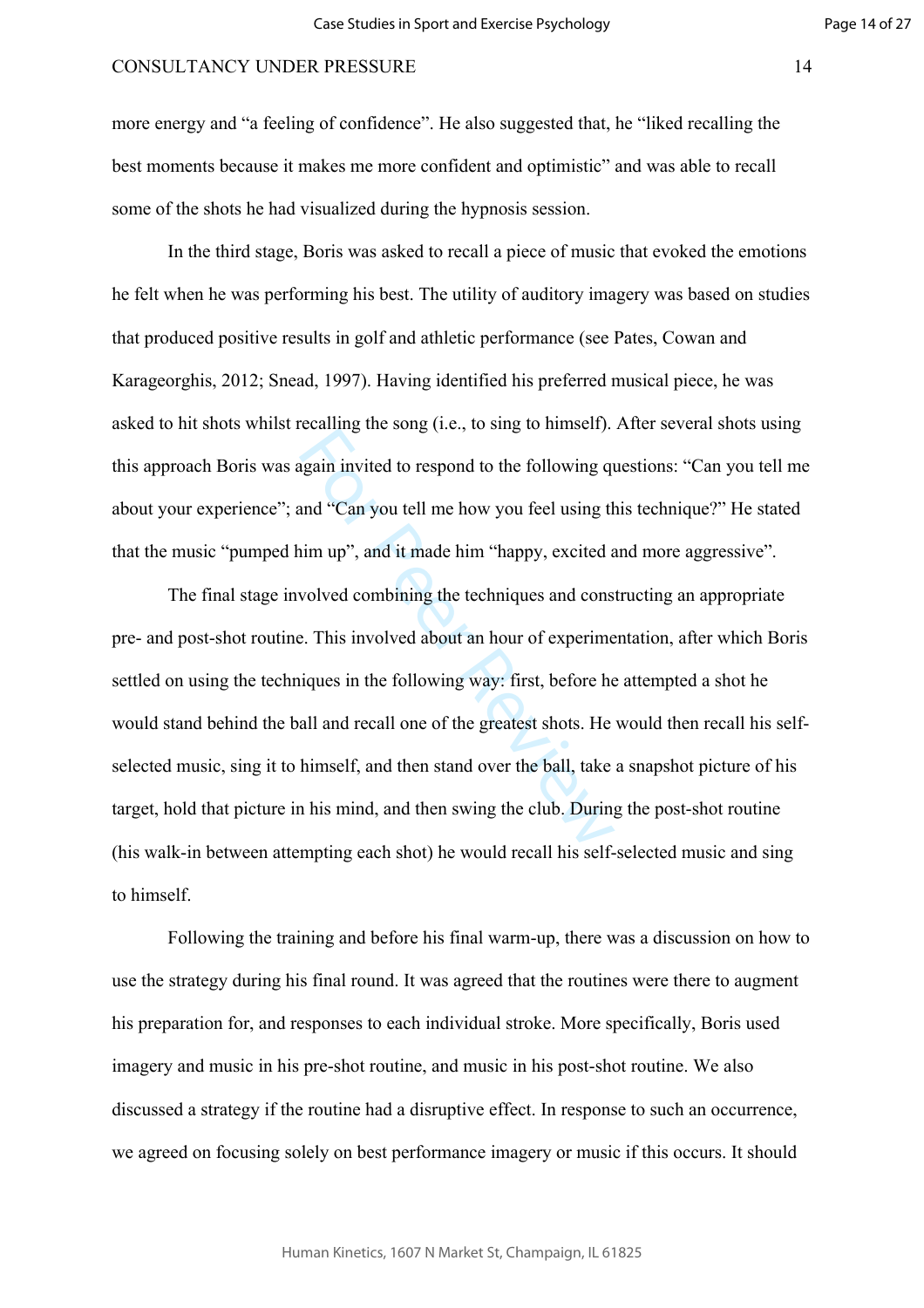be noted here my client did not express any reservations regarding the implementation of new skills into his pre-shot and post-shot routines.

#### Effectiveness of the intervention

An evaluation of the effectiveness of the intervention was made after the final round in the tournament. A semi-structured existential-phenomenological interview was conducted in the player's hotel. The interview lasted approximately 20 minutes, and included the following questions: "Can you tell me about your experience during the competition today"; "What were you thinking and feeling during the round?"; and "Can you tell me your thoughts about the effectiveness of the intervention?".

the intervention?".<br>
It he started his final round using his old ro<br>
change what he had always done. However<br>
uself playing poorly (i.e., 2 over par and lyi<br>
a decided to use the routines we had worke<br>
nole, and followed i Boris reported that he started his final round using his old routines, as at the time he lacked the confidence to change what he had always done. However, by the time he got to the 4<sup>th</sup> hole he had found himself playing poorly (i.e., 2 over par and lying in 55<sup>th</sup> position), and reflecting on the situation decided to use the routines we had worked on. He birdied (one under par) the very next hole, and followed it with a par. Then, he declared, "..., the magic started". In his own words Boris described: When I birdied the next hole, I started to get a rush I had never had this experience before. I felt my body was being flushed with water and energy. I was so confident I felt I could do anything; it was as if my mind was controlling the golf ball. I hit every target and made every putt. I shot 9 under par for the remaining 14 holes. I have never done that before not even in practice or as an amateur. I've finished 14th today. I beat those guys on the order of merit and now I have my card for next year. My wife is going to be so happy. I am so happy. The routines were amazing. I had been to psychologists before and they always taught me how I should relax on the course. It never worked. I needed the opposite of that, didn't I? I need to attack every pin. I need to be aggressive. During the round as I played my music in my head, I could remember my greatest moments as an amateur. This spurred me on. It was a great day for me.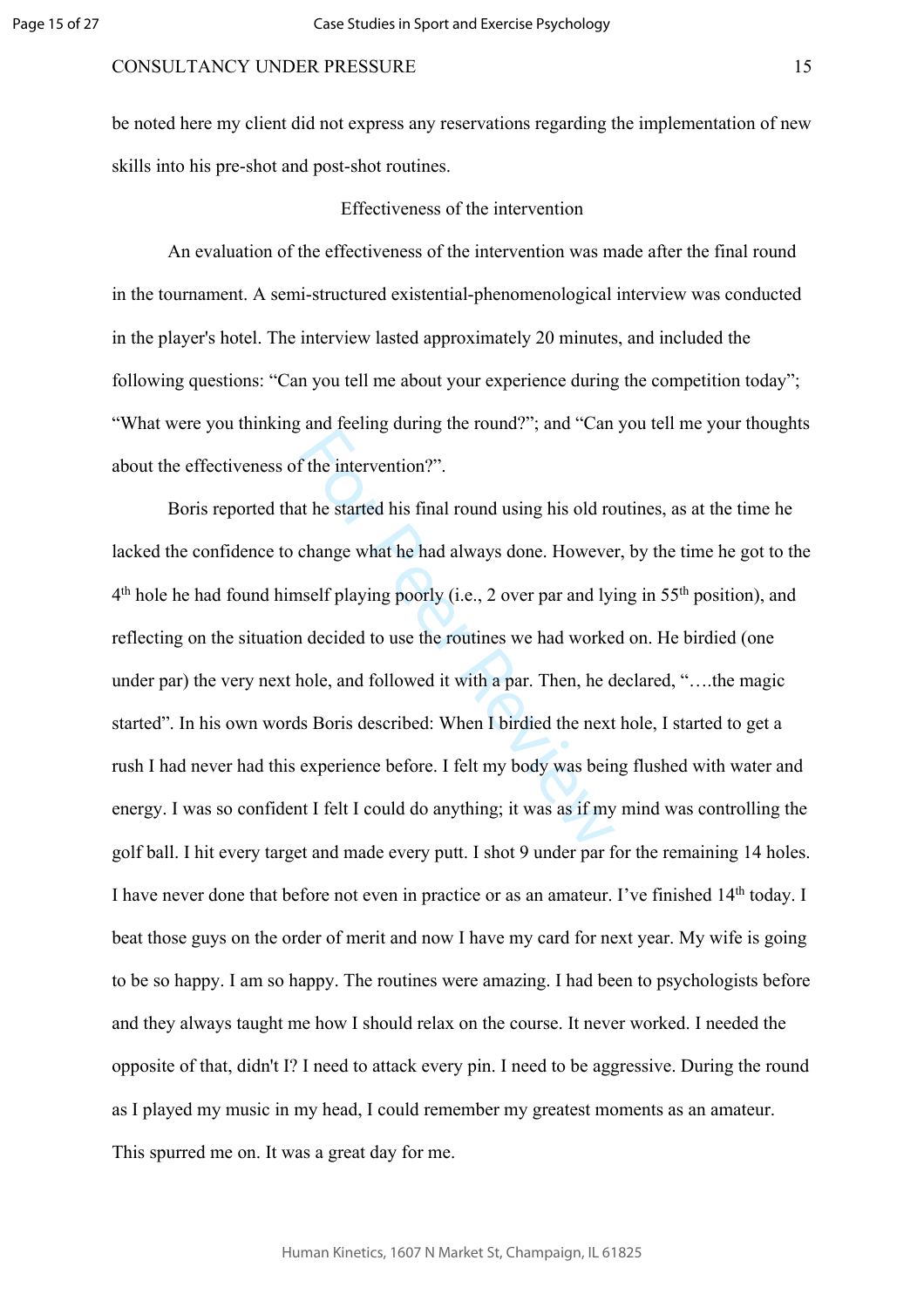Example 18 Demanded 1 of Scharlotar<br>
Example 18 Demanded 1 of Scharlotar<br>
Example 18 Demanded with<br>
Delp evolve the client-practitioner relation<br>
cussions targeted at bringing about behavi<br>
the practitioner are critical in Following his description of events, I encouraged Boris to write this experience into a reflective performance diary that addressed the following questions: Can you describe to me what you experienced today?; What were you thinking and feeling?; What emotions did you experience?; How did your thinking, feelings and emotions affect your performance?; What did you learn from the experience?; What was good and bad in today's performance?; What do you need to perform better next time?; and, What are you going to do to prepare for the next tournament? This reflective approach to reviewing the human experience leads to an increase in self-awareness that forms the foundation for behavioral change and a corrective emotional experience (see Ghaye, 2008). Consequently, the effectiveness of the consultancy is likely supported by utilizing strategies previously associated with the client's best performances. It may also help evolve the client-practitioner relationship through providing information to inform discussions targeted at bringing about behavior change. Reflective processes on the part of the practitioner are critical in this respect; as a consequence of being open to examining and revealing her or his own experience, behavioral change and personal growth within the client is more likely to occur (Ghaye, 2008; Poczwardowski, Sherman & Ravizza, 2004).

Boris employed me (the first author) as a consultant over the next 6 seasons. Consultancy sessions often involved goal setting and the restructuring of his negative beliefs. Lifestyle changes were also important topics for discussion. Although refinements to the routines were made, we did not change the original intervention strategy and philosophical approach. I considered my role was to reinforce the interventions and rituals we had practiced when we first constructed the pre and post-shot routines. While some of the shots we used to construct the best-performance imagery intervention were replaced by more recent memories and the compositions of the music/auditory imagery sometimes altered, the interventions are still used by Boris today. The hypnosis sessions continued for several years but input using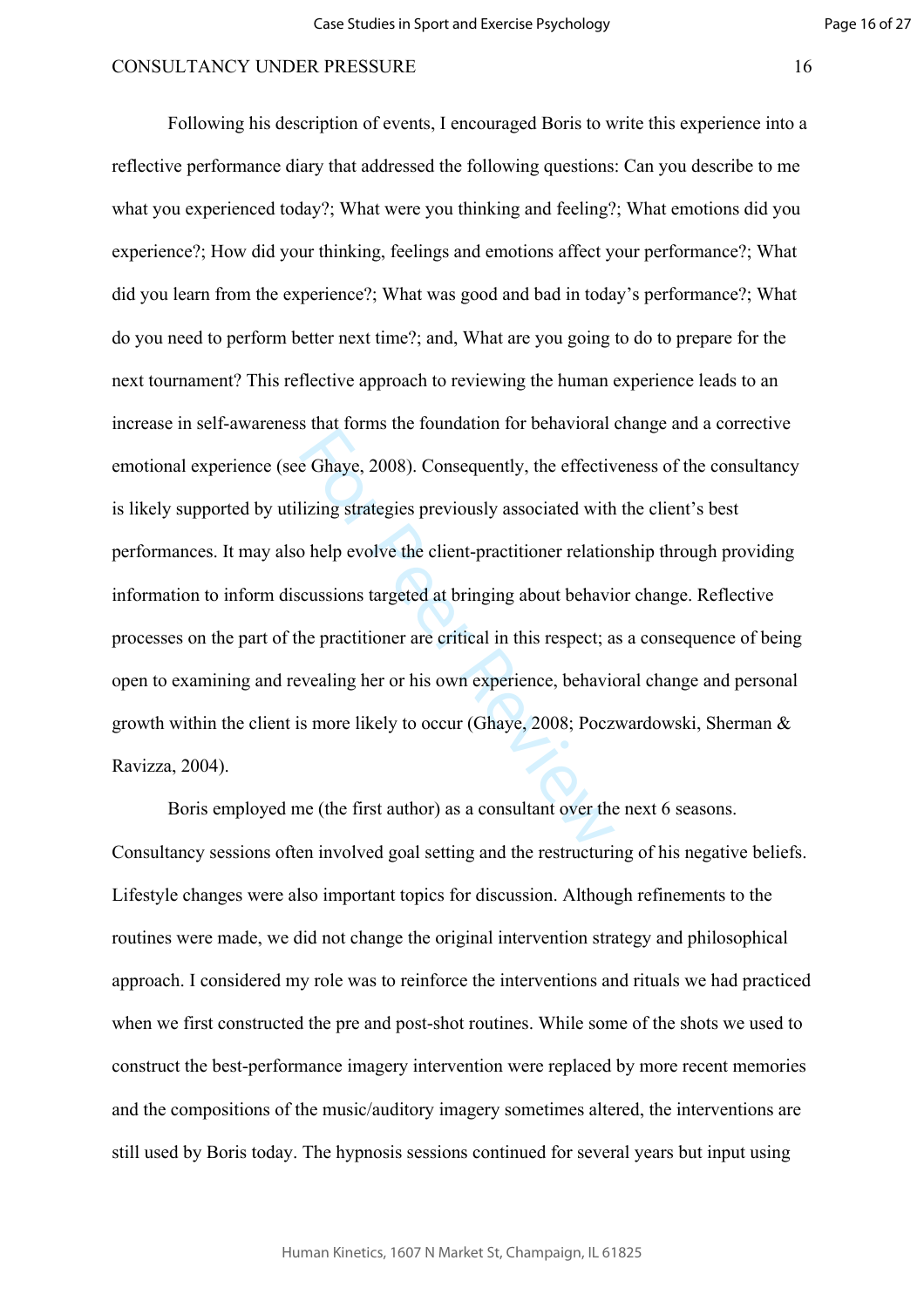this intervention strategy diminished as the client took ownership of his mental approach. Although I have now left the tour, I still communicate with Boris before and during every tournament event. I have watched him win tournaments, play in every major and become a Ryder Cup player.

### Reflections

The real cause of Boris's exceptional performance experience on the last day of the tour will never be known. There are so many variables that affect the performance of elite players you cannot attribute performance affects to a single intervention. Nevertheless, this case study is compelling, no other psychological or behavioral intervention (e.g., swing analysis) was implemented at the time of the consultancy, which suggests the intervention had some effect; social validation for this effect was provided by the client.

no other psychological or behavioral inter-<br>no other psychological or behavioral inter-<br>ed at the time of the consultancy, which sualidation for this effect was provided by the<br>spersonal intervention strategies such as hy-The utility of transpersonal intervention strategies such as hypnosis and music appeared to be positive. Additionally, this case study provides validation for utilizing best performance imagery, and interventions that focus attention on task-relevant information. However, as in all studies involving psychological intervention, a placebo effect should not be overlooked. Client beliefs and perceptions of a psychological intervention can have a significant effect on performance outcomes (Radin & Lobach, 2007). Researchers exploring the effects of hypnosis, Kirsch, (1994), for example, suggest that hypnosis can be thought of as a non-deceptive form of placebo. Kirsch argued that, similar to placebo treatments in clinical settings, it may change client expectancies about the future.

The client's beliefs and perceptions of the consultant may also have a significant effect on the outcome. Indeed, the personality of the consultant, and the working relationship that develops may play an important role in the success of any intervention (see Pates, et al., 2013). As Ravizza and Fazio (2002) observed when reflecting on their experiences as applied practitioners, "….who they are has been a large part of their successful consulting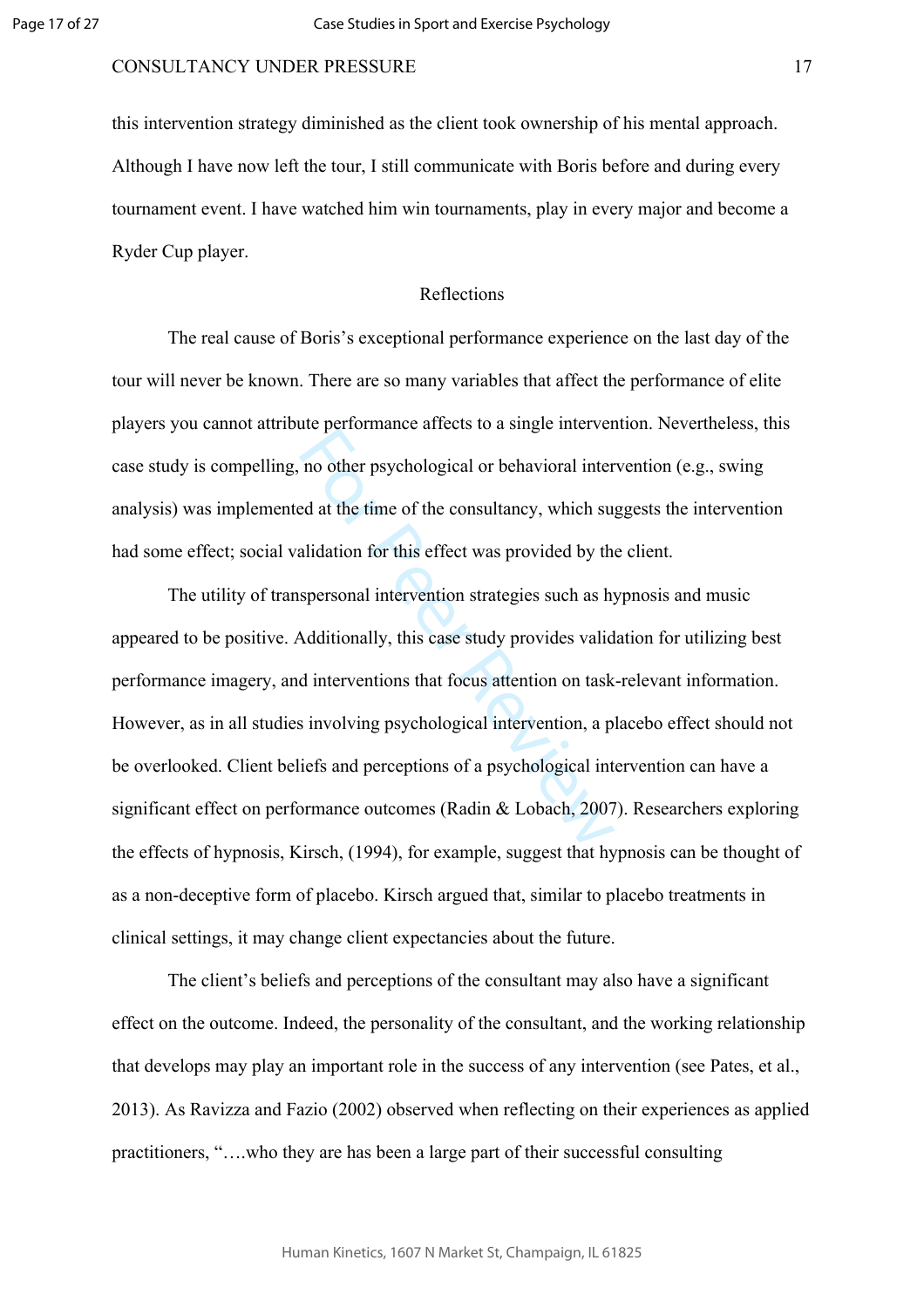relationships" (Ravizza & Fazio, 2002, p. 144). In spite of these considerations, it is my belief that the techniques employed played an important role in the success of the consultancy. Indeed, adopting a philosophy where clients are viewed as experts (Hardy & Parfitt, 1994) and inviting the client to co-lead in the development of interventions creates a strong client-practitioner relationship and a high level of trust. Additionally, phenomenological interviews allow the practitioner to understand the experience of the athlete in real-world situations; this adds to knowledge and understanding of the stratagems already used by the client to optimize their performance. In other words, it provides the consultant with greater insight into their secrets to playing the game of golf. I can then use my knowledge and consultancy skills to help my clients fit their psychological strategies into a pre-shot and post-shot routine.

isight into their secrets to playing the game<br>Iltancy skills to help my clients fit their psy-<br>outine.<br>to document that interventions in this case<br>us resources of the mind. Hypnosis and mu<br>intervention strategies (Leubner It is also of value to document that interventions in this case study targeted both the conscious and unconscious resources of the mind. Hypnosis and music have both been described as unconscious intervention strategies (Leubner & Hinterberger, 2017; Pates & Maynard, 2000; Unestahl, 1986), whilst best performance imagery and strategies that focus attention can be viewed as explicitly conscious (Pates et al., 2012). Consultancy that utilizes this dual approach would presumably give the client access to both conscious and unconscious material important for athletic performance. The dual approach seemed to dramatically improve the efficacy and speed of the psychological support. It also appeared to help the client believe he could transcend his normal expectations of human potential and shoot 9 birdies in 14 holes. Methods of consultancy that utilize this dual approach should be documented and monitored to evaluate their efficacy.

Encouraging the client to focus on their previous peak performances is another important aspect that increases my chances of helping my clients. By reliving their subjective experiences of these events through hypnotic regression techniques, the emotions and

Human Kinetics, 1607 N Market St, Champaign, IL 61825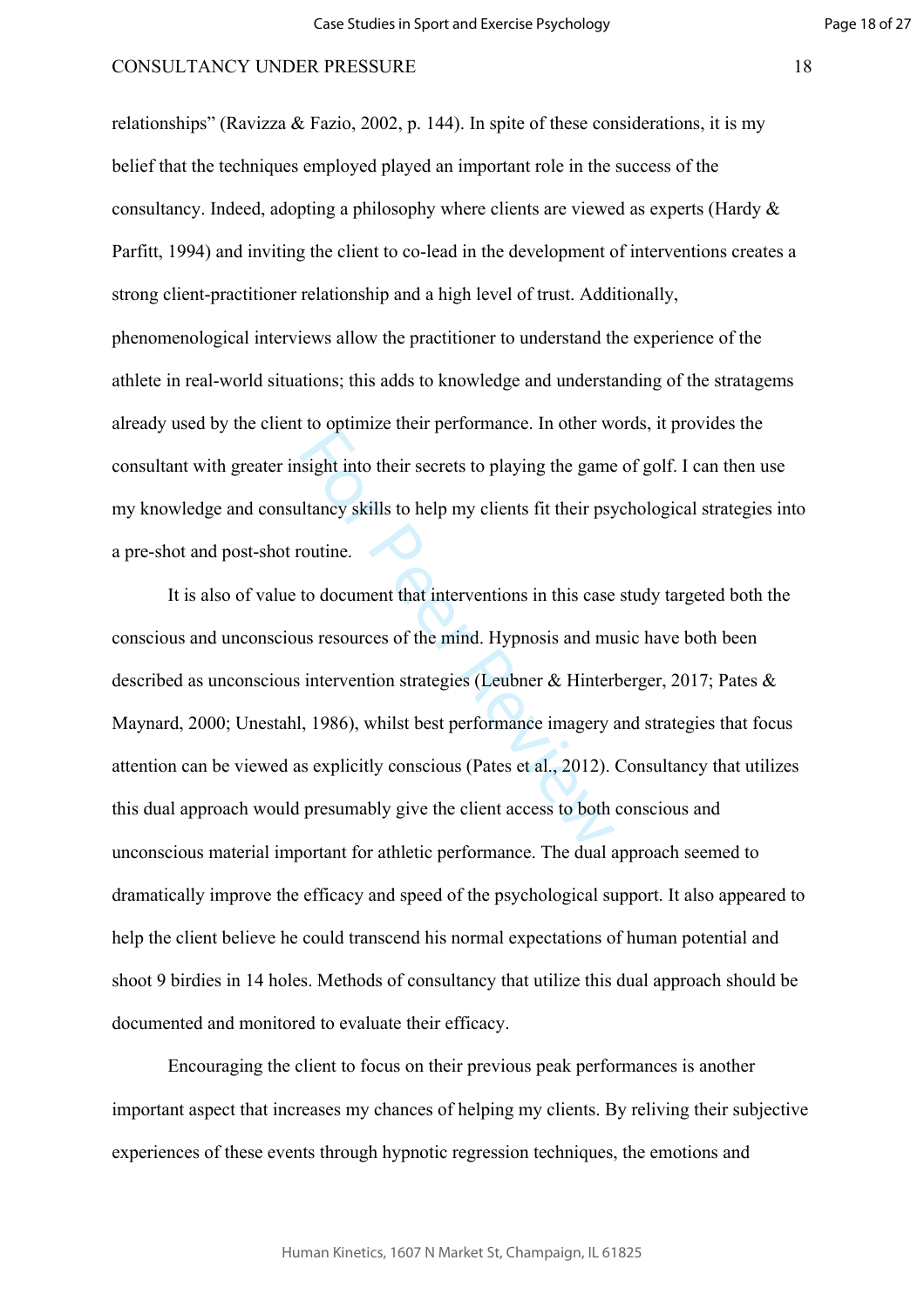cognitions that are attached to these positive experiences can be revived and restored (see Hammond, 1990). The potential benefits of hypnosis for applied sports psychology are only beginning to be understood, however, it is evident that sport psychology practitioners could benefit from an increased understanding of its application. Furthermore, systematic research examining the utility and effects of such approaches would help illuminate its role in transcending human potential. Psychologists who adopt a transpersonal approach are uniquely placed to increase our knowledge and understanding of hypnosis and its function in enhancing performance in sport.

## Conclusion and future recommendations

Conclusion and future recommendations<br>
rience working with this athlete, existentia<br>
n effective technique for psychological ass<br>
s on the clients' personal experiences of the<br>
it is sometimes difficult to gain a clear un<br> Based on the experience working with this athlete, existential phenomenological interviews appear to be an effective technique for psychological assessments because the interview directly focuses on the clients' personal experiences of the phenomenon. When using psychometric tests, it is sometimes difficult to gain a clear understanding of the client's needs. Moreover, some clients find completing psychometric tests 'is like going back to school'. In contrast, existential phenomenological interviews create a natural and often intellectual conversation between the client and the practitioner. This makes the client more comfortable and it provides detailed information to tailor a more individualized intervention. Additionally, the technique is often illuminating for the clients because during the conversation they often become aware of the factors that help them optimize their performances.

The overall effects of encouraging clients to focus on their peak performance experiences through hypnosis and best performance imagery are not known. However, this case-study implies interventions using best-performance imagery amplify positive emotions. Our findings also suggest music interventions may have a similar effect on the emotional system. This finding is supported by the work of Leubner and Hinterberger, (2017) who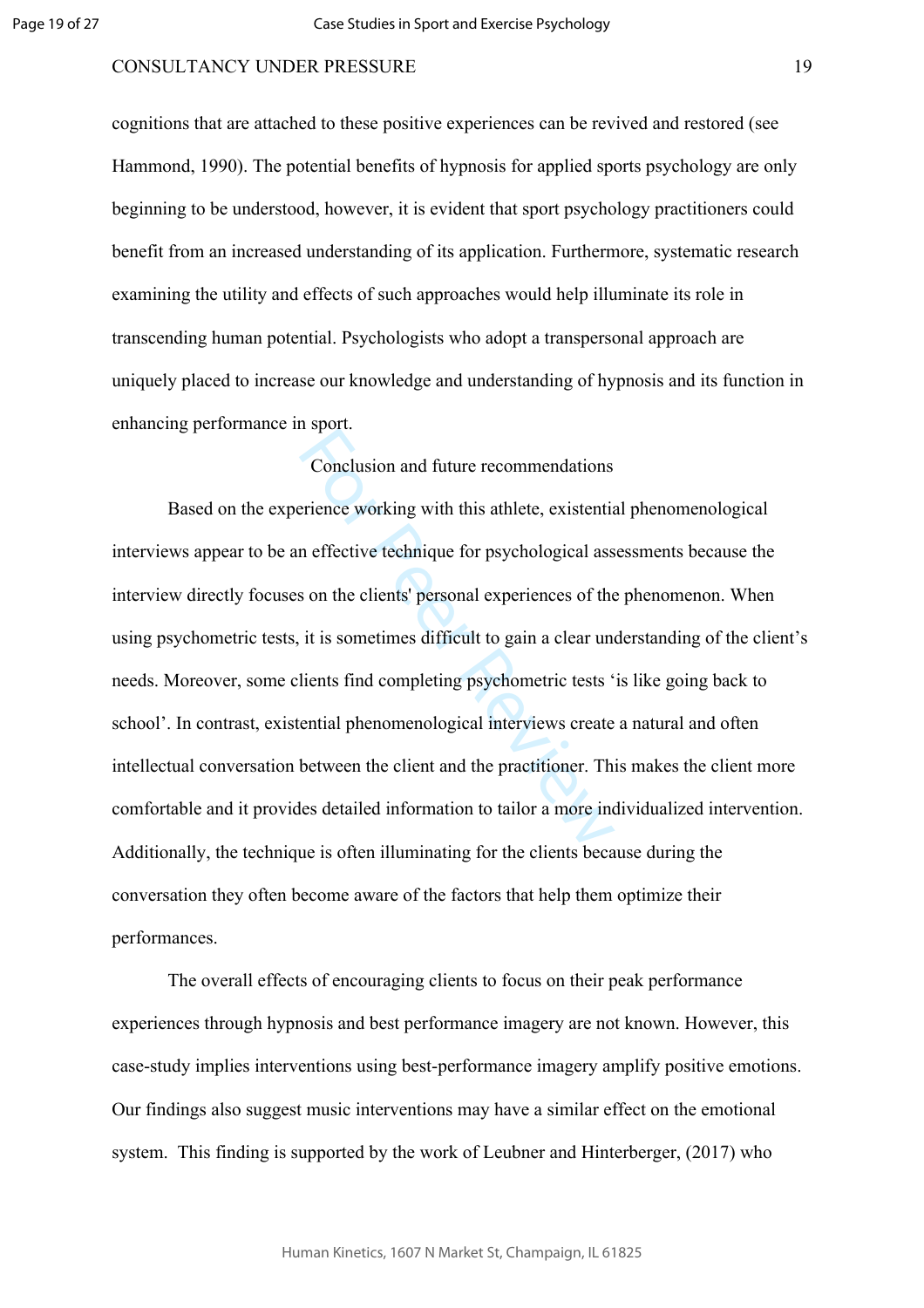found music interventions enhance confidence, self-esteem and motivation, There is also evidence that working at both a conscious and unconscious level may trigger a transcendental experience and a peak performance effect (see Pates et al., 2012). Nevertheless, while utilizing this paradigm is intuitively appealing when time is limited, the duality of conscious and unconscious psychological interventions is somewhat under-researched.

thel. 2016). Imagery and hypnosis may als<br>nece experiences may increase the likelihoo<br>event (Libby, Shaeffer, Eibach, & Slemme<br>nds will change our perception of reality at<br>cebo effects support this thesis, indeed, the<br>ons The combination of best-performance imagery and hypnosis may also help create positive expectations. Positive expectations may act to focus attention on potential future states and outcomes and allows clients to find pathways to accomplish those outcomes (Schwarz, Pfister, & Buchel. 2016). Imagery and hypnosis may also have a causal function; Imagining peak performance experiences may increase the likelihood that this experience will manifest in a future event (Libby, Shaeffer, Eibach, & Slemmer, 2007). In other words, what we create in our minds will change our perception of reality and ultimately our behaviors. Studies on placebo effects support this thesis, indeed, there is a strong relationship between beliefs/expectations and physiological responses; 'Beliefs become biology' (Radin & Lobach, 2007). The neuro-imaging literature significantly supports this conjecture; with appropriate training and effort, it has been demonstrated that participants in clinical studies can systematically alter neural circuitry associated with a variety of mental and physical states (Musso, Weiller, Kiebel, Muller, Bulau, & Rijntjes, 1999; Paquette, Le ́vesque, Mensour, Leroux, Beaudoin, Bourgouin, & Beauregard, 2003; Schwartz 1998).

According to both humanistic and transpersonal psychologists, interventions that encourage clients to focus on their human potential will improve well-being (see Hartelius,  $\&$ Ferrer, 2013; Maslow, 1970), and help develop skills that are described by Maslow as selfactualizing. The skills described by Maslow (1970), were: autonomy; moving toward capacity; displaying courage; being able to live in the moment while integrating experiences and future goals (time integration); being curious and open to experience; having democratic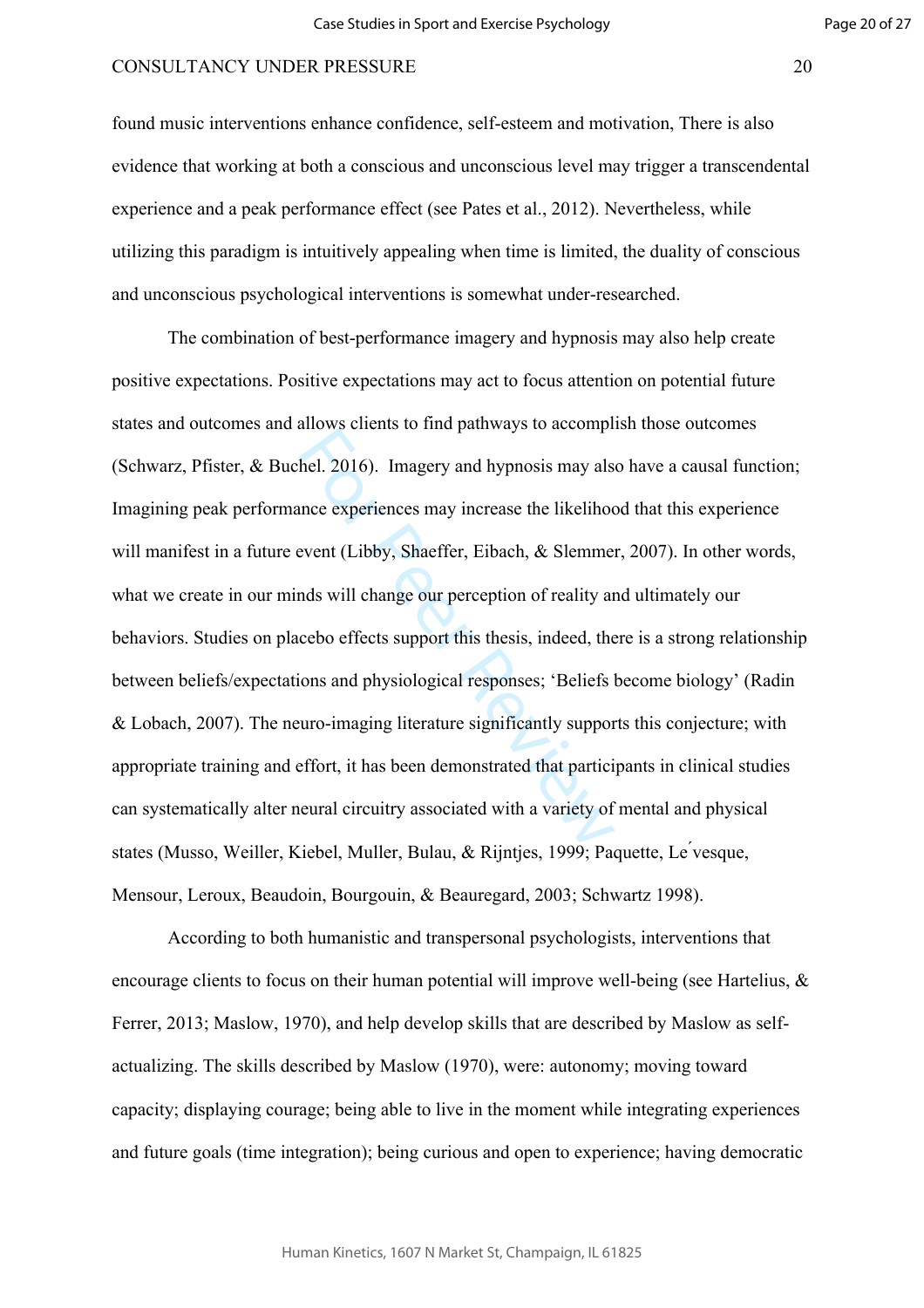character; a lack of fear about one's own greatness (Jonah Complex); a purpose in life along with self-acceptance; and a comfort with solitude (Sumerlin, 1995). These are the long-term aims of my approach and a consequence of adopting a philosophy embedded in humanistic and transpersonal psychology.

annee (Pates & Maynard, 2000). Finally, plopting an existentialist phenomenological<br>periential knowledge of athletes to develop<br>t al., 2007 and Pates et al., 2012). Encoura;<br>rmances and inviting the client to co-lead t<br>pea It is hoped that this study will inspire practitioners to explore the utility of similar intervention approaches. Adopting both a conscious and unconscious paradigm may be a good method for consultants who have a limited time to work with their clients. Based on this case-study, this approach appeared effective in accessing ideal performance states important for eliciting peak performance (Pates & Maynard, 2000). Finally, philosophically, consultants may be well served by adopting an existentialist phenomenological approach to gathering information and using experiential knowledge of athletes to develop performance-enhancing strategies (see Lyndsey et al., 2007 and Pates et al., 2012). Encouraging a client to focus on their previous peak performances and inviting the client to co-lead the development of interventions appears to be a fruitful from an engagement perspective. Moreover, time spent learning from the experiences of elite athletes may help consultants develop their approach, and based on my experiences, these methods and consultancy philosophy makes working with clients exciting, meaningful and ultimately more fulfilling for all concerned.

This case-study illustrates how consultants are often asked to support athletes within severe time constraints in situations which are less than favorable to effective professional practice. The study adds to the existing literature on crisis management in high performance environments (see Birrer, Wetzel, Schmid, & Morgan, 2012; Mcann, 2009), and highlights the need for practitioners to be trained to deal with these situations.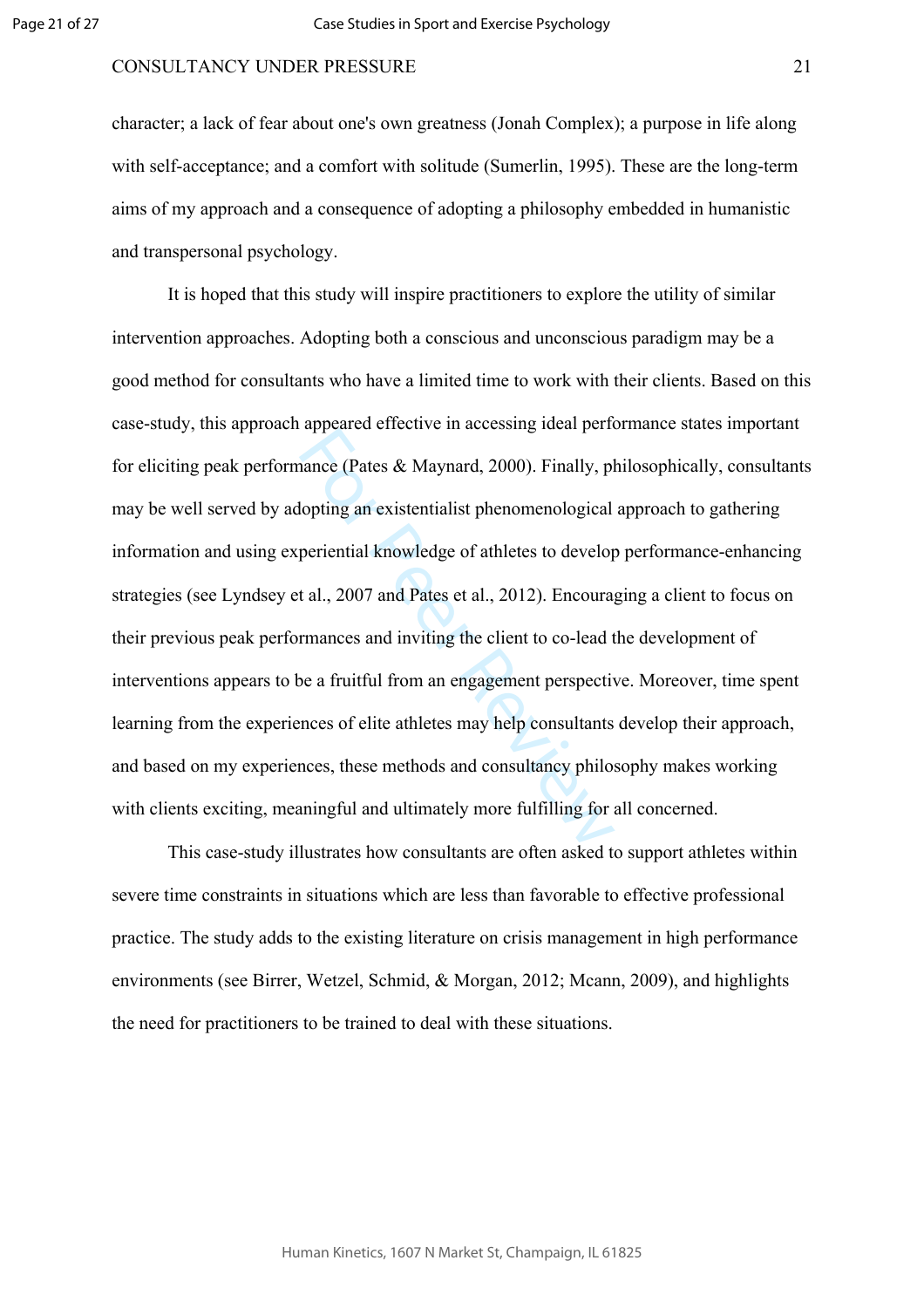- Barker, J. B., & Jones, M. V. (2005). Using hypnosis to increase self-efficacy: A case study in elite judo. *Sport and Exercise Psychology Review*, *1,* 36-42.
- Barker, J. B., & Jones, M. V. (2006). Using hypnosis, technique refinement and selfmodeling to enhance self-efficacy: A case study in cricket. *The Sport Psychologist, 20,* 94-110. doi.org/10.1123/tsp.20.1.94
- Barker, J. B., & Jones, M. V. (2008). The effects of hypnosis on self-efficacy, affect, and sport performance: A case study from professional English soccer. *Journal of Clinical Sport Psychology, 2,* 127-147. doi.org/10.1123/jcsp.2.2.127.
- 2, 127-147. doi.org/10.1123/jcsp.2.2.127.<br>
amid, J., & Morgan, G. (2012). Analysis of<br>
ee Olympic Games: Facts and figures. *Psy*<br>
02–710. doi:10.1016/j.psychsport.2012.04<br>
D.J. (1987). The effect of a pre-shot attentifica Birrer, D., Wetzel, J., Schmid, J., & Morgan, G. (2012). Analysis of sport psychology consultancy at three Olympic Games: Facts and figures. *Psychology of Sport and Exercise, 13*(5), 702–710. doi:10.1016/j.psychsport.2012.04.008.
- Boutcher S.H., & Crews D.J. (1987). The effect of a pre-shot attentional routine on a welllearned skill. *International Journal of Sport Psychology, 18,* 30-39.
- Cohn P.J. (1990). Performance routines in sport: theoretical support and practical applications. *The Sport Psychologist 4,* 301-312. doi.org/10.1123/tsp.4.3.301
- Cohn, P.J. (1991). The effects of self-monitoring pre shot behaviors on pre shot routines and performance in golf. *Dissertation, 53,* 1-148.
- Cohn, P.J., Rotella, R.J. & Lloyd, J.W. (1990). Effects of a cognitive-behavioral intervention on the pre-shot routine and performance in golf. *Sport Psychologist, 4,* 33-47. doi.org/10.1123/tsp.4.1.33
- Crews D.J., & Boutcher S.H. (1986). Effects of structured pre-shot behaviors on beginning golf performance. *Perceptual and Motor Skills, 62,* 291-94. doi.org/10.2466/pms.1986.62.1.291.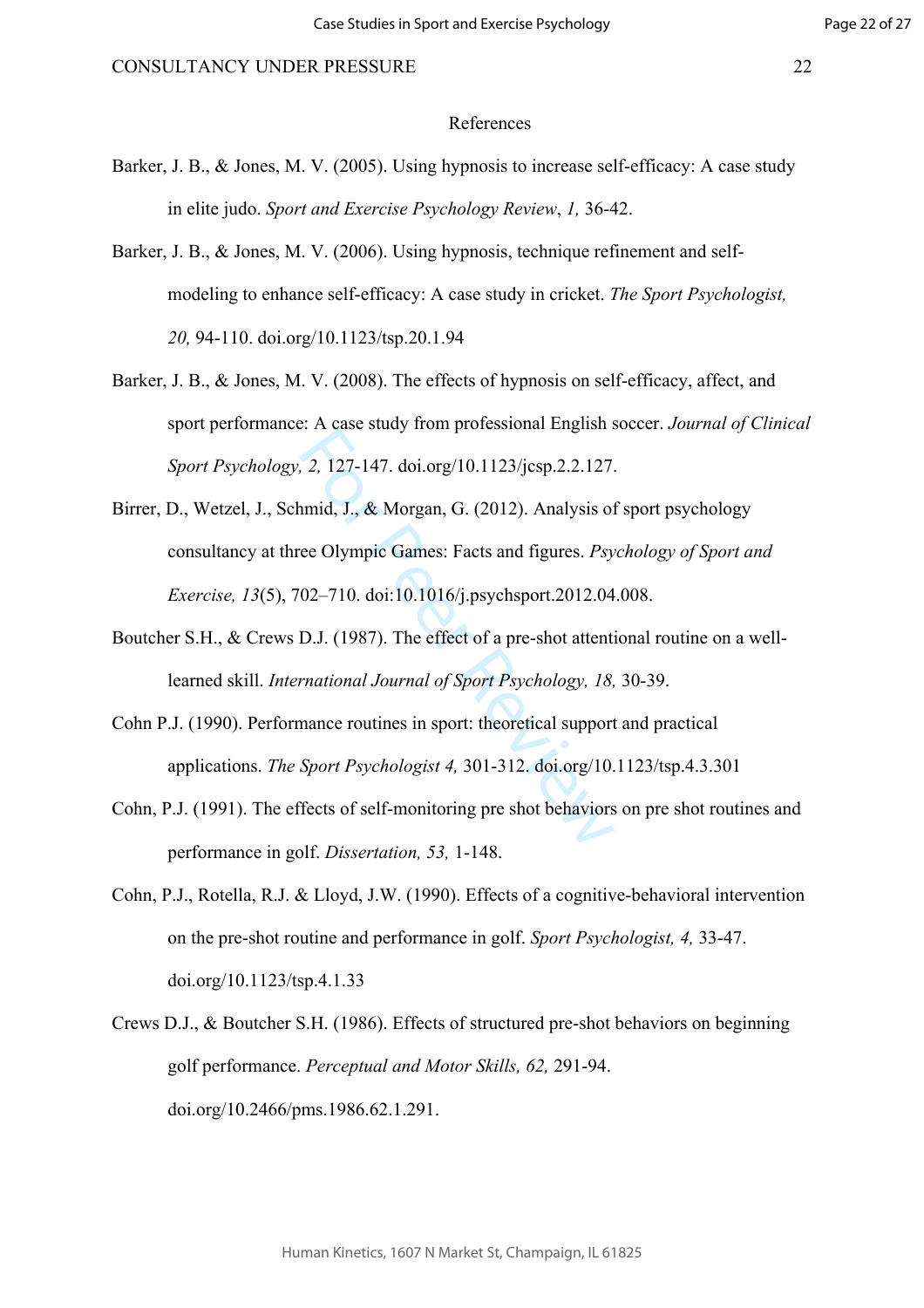- Csikszentmihalyi, M. (1990). *Flow: The psychology of optimal performance.* NY: Cambridge University Press.
- Csikszentmihalyi, M. (2002). *Flow: The psychology of happiness: The classic work on how to achieve happiness.* London: Rider.
- Dale, G. (1996). Existential phenomenology: Emphasizing the experience of the athlete in sport psychology research. *The Sport Psychologist, 10,* 307-321. doi.org/10.1123/tsp.10.4.307
- Davis, J. (2003). An overview of transpersonal psychology. *The Humanistic Psychologist, 31*(2-3), 6-21. doi.org/10.1080/08873267.2003.9986924
- rew of dampersonal psychology. The Theory<br>
org/10.1080/08873267.2003.9986924<br>
1g the reflective healthcare organisation. C<br>
(g/10.1002/9780470691809<br>
1g and learning through reflective practic<br>
bingdon: Routledge. doi.org/ Ghaye, T. (2008). *Building the reflective healthcare organisation.* Oxford: Blackwell Publishing. doi.org/10.1002/9780470691809
- Ghaye, T. (2010). *Teaching and learning through reflective practice, A practical guide for positive action*. Abingdon: Routledge. doi.org/10.4324/9780203833322
- Gorman, D. (2010). Maslow's hierarchy and social and emotional well-being. *Aboriginal and Islander Health Worker Journal, 33*(5), 27-9.
- Hammond, D. C. (1990). *Handbook of hypnotic suggestions and metaphors*. New York, NY: Norton. doi.org/10.1080/00029157.1991.10402946.
- Hanin, Y. L. (2000). *Emotions in sport*. Champaign, IL: Human Kinetics.
- Hanin, Y. L., & Hanina, M. (2009). Optimization of performance in top-level athletes: An action-focused coping. *International Journal of Sport Sciences & Coaching, 4,* 47-58. doi.org/10.1260/1747-9541.4.1.47
- Hanton, S., Mellalieu, S. D., & Hall, R. (2004). Self-confidence and anxiety interpretation: A qualitative investigation. *Psychology of Sport and Exercise, 5,* 379-521. doi.org/10.1016/S1469-0292(03)00040-2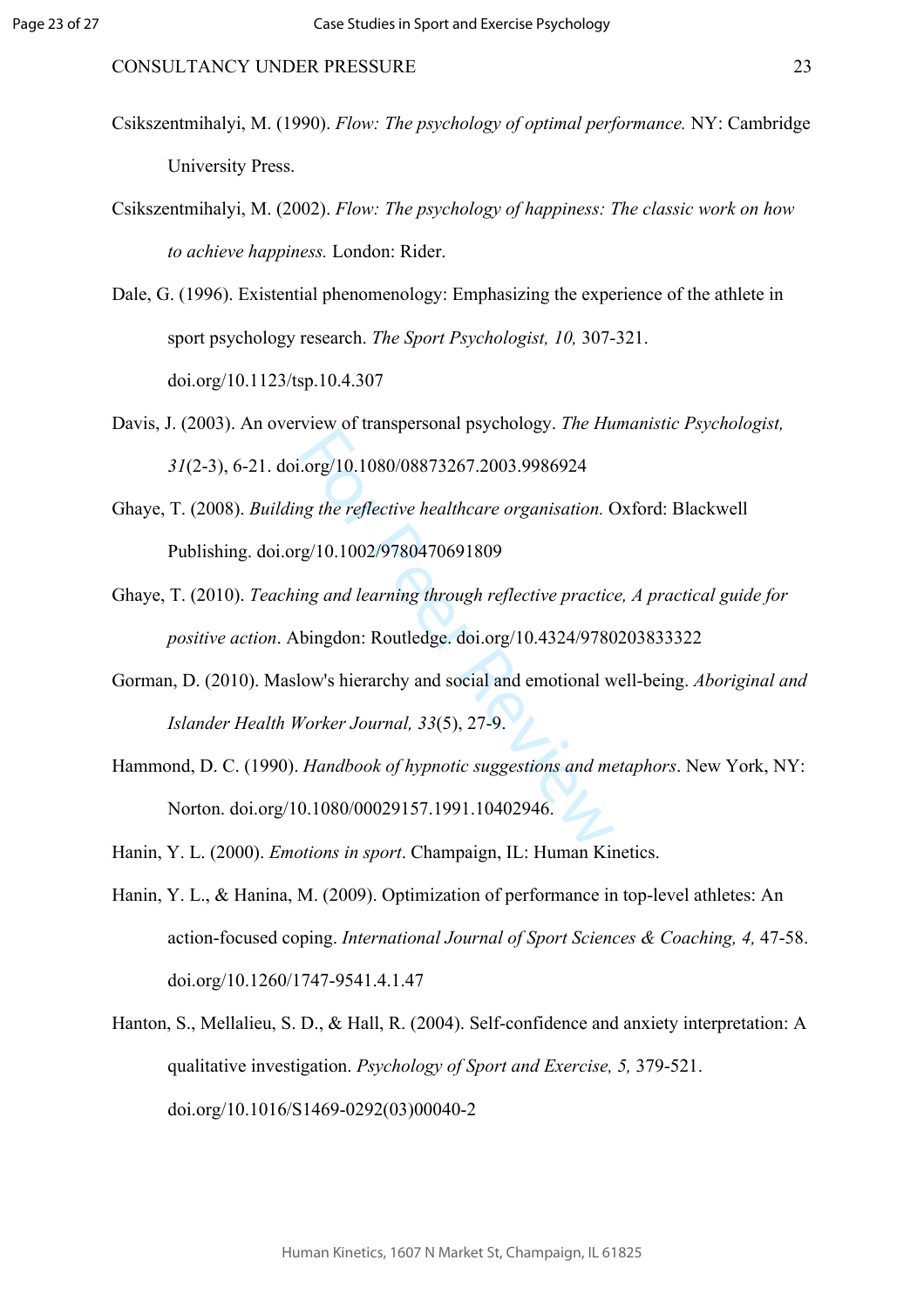Friedman, H.L. & Hartelius, G. (2013). *The Wiley-Blackwell handbook of transpersonal psychology.* Malden, MA: Wiley Blackwell. doi.org/10.1002/9781118591277

- Lajoie, D. H. & Shapiro, S. I. (1992). Definitions of transpersonal psychology: The first twenty-three years. *Journal of Transpersonal Psychology, 24,* 79-98.
- Leubner D. & Hinterberger T. (2017). Reviewing the Effectiveness of Music Interventions in Treating Depression. *Front. Psychol. 8*, 1109. doi.org/10.3389/fpsyg.2017.01109
- on. *Front. Psychol. 8*, 1109. doi.org/10.33<br>
M., Eibach, R. P., & Slemmer, J. A. (200<br>
ective in mental imagery affects self-perce<br> *ence, 18*(3), 199-203. doi.org/10.1111/j.14<br>
Thomas, O., & Maynard, I. (2007). In purs<br> Libby, L. K., Shaeffer, E. M., Eibach, R. P., & Slemmer, J. A. (2007). Picture yourself at the polls-visual perspective in mental imagery affects self-perception and behavior. *Psychological Science, 18*(3), 199-203. doi.org/10.1111/j.1467-9280.2007.01872.
- Lindsay, P., Breckon, J., Thomas, O., & Maynard, I. (2007). In pursuit of congruence: A personal reflection upon methods and philosophy in applied practice. *The Sport Psychologist, 21*, 273-289. doi.org/10.1123/tsp.21.3.335
- Maslow, A. H. (1943). A theory of human motivation. *Psychological Review, 50,* 370-396. doi.org/10.1037/h0054346

Maslow, A. H. (1970). *Motivation and personality (2nd ed.).* New York: Harper & Row.

McCann, S. (2008). At the Olympics, everything is a performance issue. *International Journal of Sport and Exercise Psychology, 6*(3), 267-276. doi.org/10.1080/1612197x.2008.9671871.

Mellalieu, S. D., Neil, R., & Hanton, S. (2006). An investigation of the mediating effects of self-confidence between anxiety intensity and direction. *Research Quarterly for Sport and Exercise, 77,* 263-270. doi.org/10.1080/02701367.2006.10599359

Kirsch I. (1994). Clinical hypnosis as a nondeceptive placebo: Empirically derived techniques. *American Journal of Clinical Hypnosis 37,* 95-106. doi.org/10.1080/00029157.1994.10403122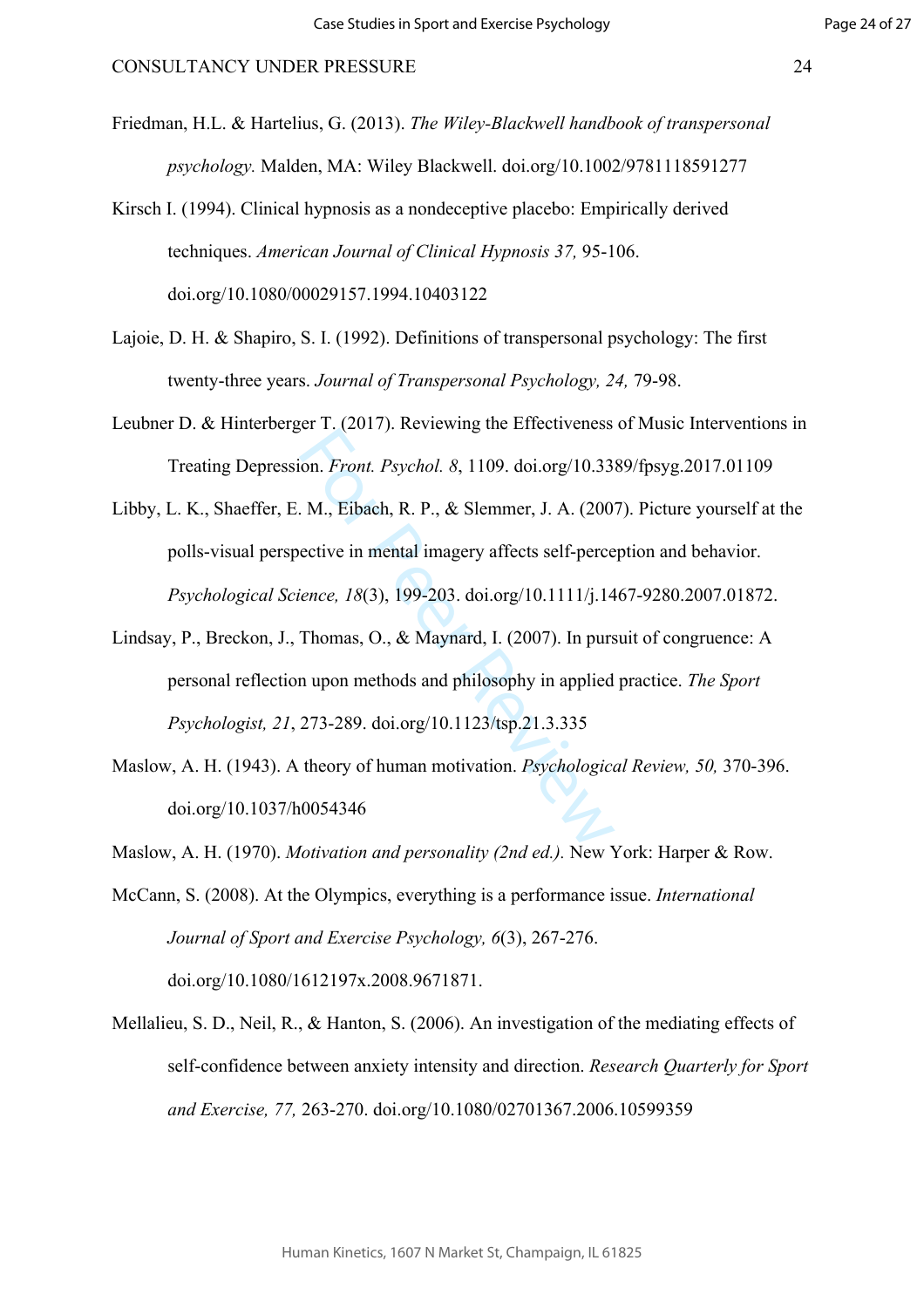- Musso, M., Weiller, C., Kiebel, S., Muller, S. P., Bulau, P. & Rijntjes, M. (1999). Traininginduced brain plasticity in aphasia. *Brain, 122,* 1781-1790. doi.org/10.1093/brain/122.9.1781
- Nesti, M. (2004). *Existential psychology and sport: Implications for research and practice.* London, UK: Routledge. doi.org/10.4324/9780203483435
- Newburg, D. (1992). Contemporary thought on performance enhancement. *Contemporary Thought on Performance Enhancement, 1,* 10-25.
- Norsworthy, C., Gorczynski, P. & Jackson, S.A. (2017). A systematic review of flow training on flow states and performance in elite athletes. *Graduate Journal of Sport, Exercise & Physical Education Research, 6,* 16-28.
- Pain, M. A., Harwood, C., & Anderson, R. (2011). Pre-competition imagery and music: The impact on flow and performance in competitive soccer. *The Sport Psychologist, 25,* 212- 232. doi.org/10.1123/tsp.25.2.212
- State Jeromance in elite athletes. *Graduate Jution Research*, 6, 16-28.<br>
., & Anderson, R. (2011). Pre-competition<br>
ad performance in competitive soccer. *The*<br>
10.1123/tsp.25.2.212<br>
J., Mensour, B., Leroux, J.-M., Beaudo Paquette, V., Le ́vesque, J., Mensour, B., Leroux, J.-M., Beaudoin, G., Bourgouin, P. & Beauregard, M. (2003). Change the mind and you change the brain: Effects of cognitive-behavioral therapy on the neural correlates of spider phobia. *Neuro Image 18,* 401-409. doi.org/10.1016/S1053-8119(02)00030-7
- Pates, J. (2013). The Effects of hypnosis on an elite senior european tour golfer: A singlesubject design. *International Journal of Clinical and Experimental Hypnosis, 61*(2), 193-204. doi.org/10.1080/00207144.2013.753831
- Pates, J. K., & Maynard, I. (2000). Effects of hypnosis on flow states and golf performance. *Perceptual and Motor Skills, 91,* 1057-1075. doi.org/10.2466/pms.2000.91.3f.1057
- Pates, J., Cowen, A. P., & Karageorghis, C. I. (2012). The effect of a client-centered approach on flow states and the performance of three elite golfers. *International Journal of Golf Science, 1*(2), 113-126. doi.org/10.1123/ijgs.1.2.113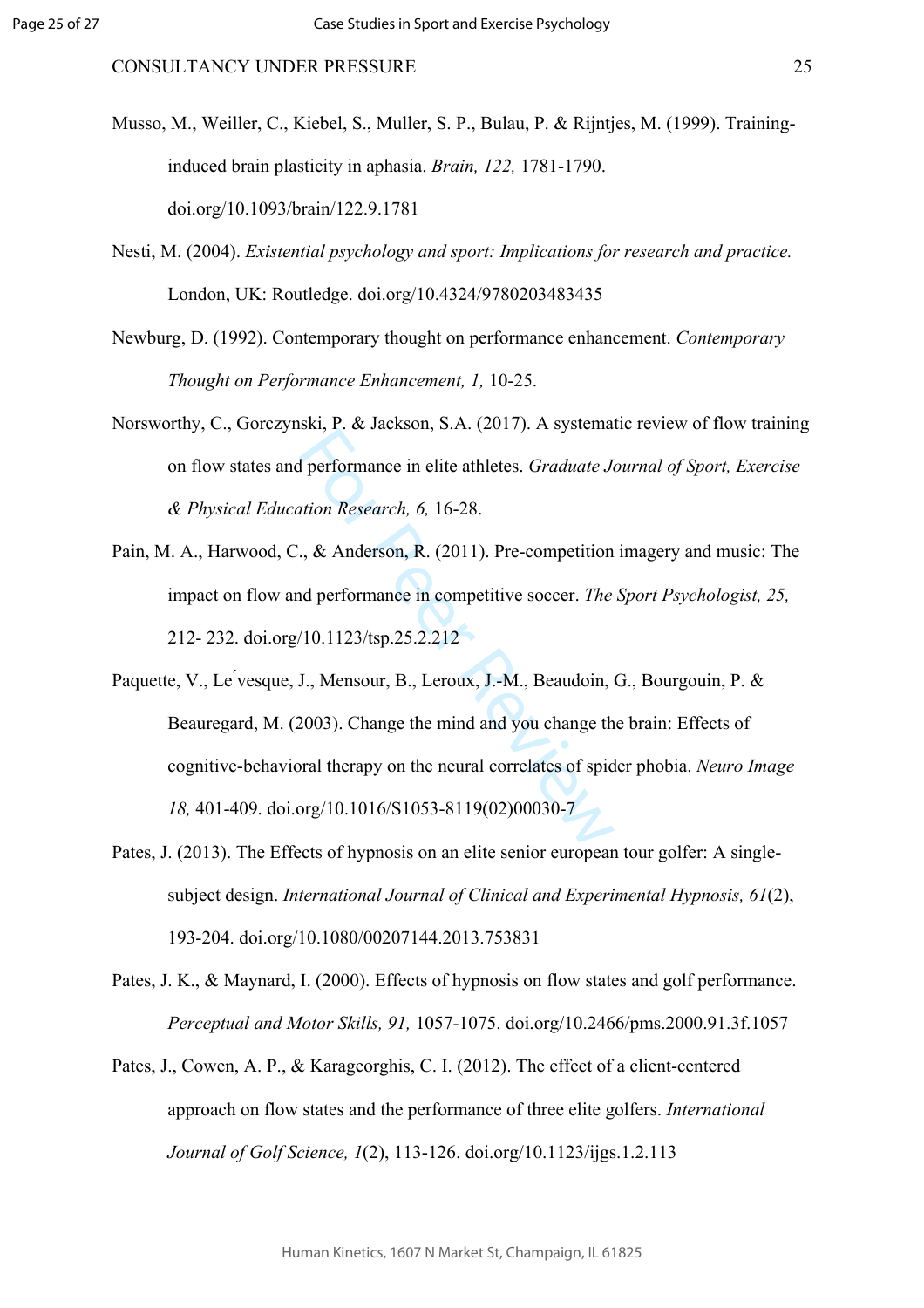Page 26 of 27

Poczwardowski, A., Sherman, C.P., & Ravizza, K. (2004). Professional philosophy in the sport psychology service delivery: Building on theory and practice. *The Sport Psychologist, 18,* 445-463. doi.org/10.1123/tsp.18.4.445

- Radin, D. I. & Lobach, E. (2007). Toward understanding the placebo effect: Investigating a possible retrocausal factor. *Journal of Alternative and Complementary Medicine, 13*, 733-739. doi.org/10.1089/acm.2006.6243
- Ravizza, K. (2002). A philosophical construct: A framework for performance enhancement. *International Journal of Sport Psychology, 33*, 4-18.
- mar ef spental sychology, 22, 110.<br>
2002). Consulting with confidence, using<br>
rs. In Nesti, M. (2004). *Existential psycho*<br>
esearch and practice (pp. 114). London, U<br>
780203483435<br>
& Hanin, Y.L. (2015). The individual zon Ravizza, K., & Fazio, J. (2002). Consulting with confidence, using who you are to evoke excellence in others. In Nesti, M. (2004). *Existential psychology and sport: implications for research and practice* (pp. 114). London, UK: Routledge. doi.org/10.4324/9780203483435

Ruiz, J.M., Raglin, J.S., & Hanin, Y.L. (2015). The individual zones of optimal functioning (IZOF) model (1978-2014): Historical overview of its development and use. *International Journal of Sport and Exercise Psychology, 15,* 41-63. doi.org/10.1080/1612197X.2015.1041545

- Rogers, C. (1951). *Client-centered therapy: its current practice, implications and theory.* London: Constable.
- Schwartz, J. M. (1998). Neuroanatomical aspects of cognitive-behavioural therapy response in obsessive-compulsive disorder: an evolving perspective on brain and behavior. *British Journal of Psychiatry, 173*(35), 39-45. doi.org/10.1192/S0007125000297882
- Schwarz, K. A., R. Pfister, and C. Buchel. (2016). Rethinking Explicit Expectations: Connecting placebos, social cognition, and contextual perception. *Trends in Cognitive Science, 20* (6), 469-80. doi.org/10.1016/j.tics.2016.04.001